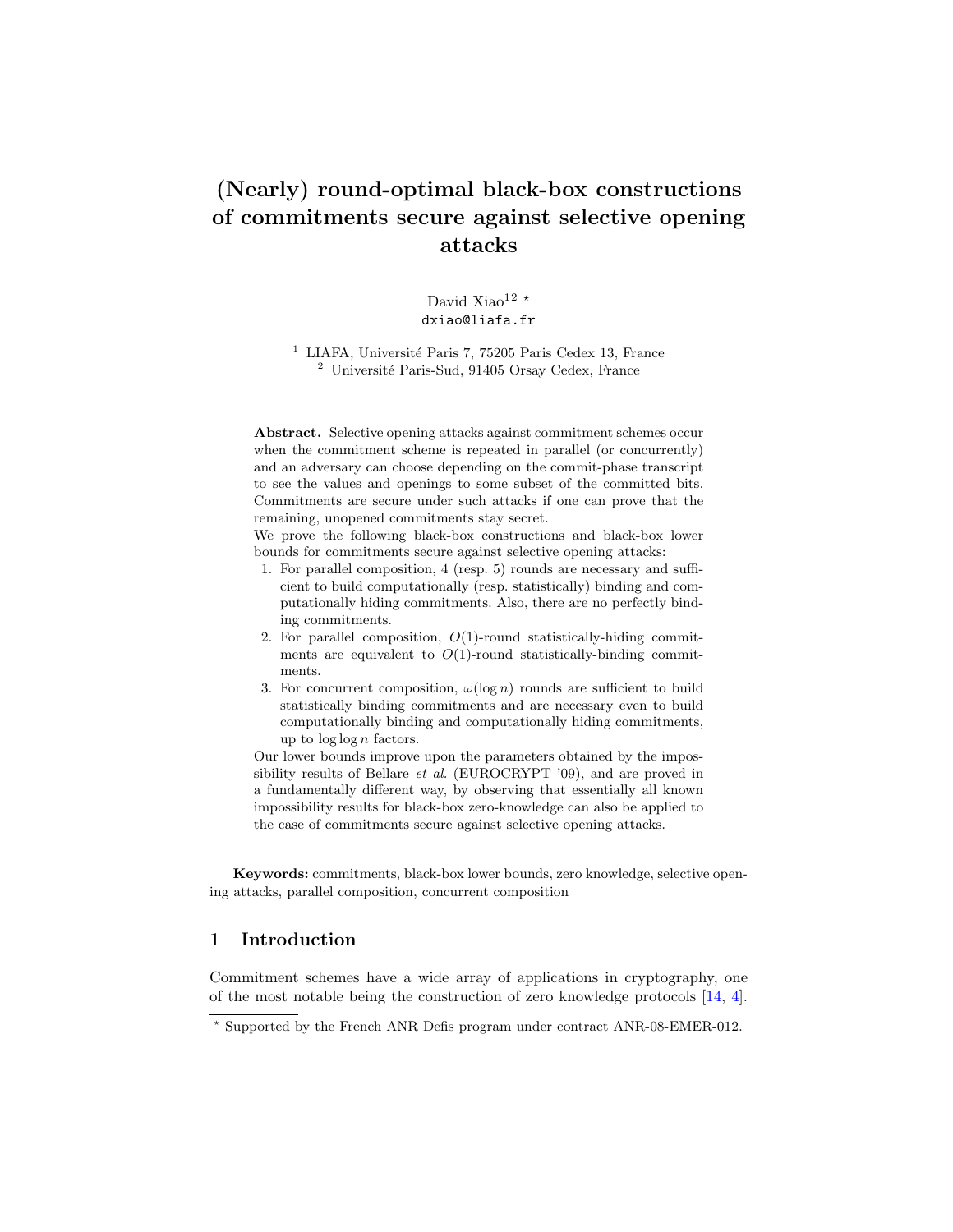A problem that arises in the use of commitment schemes is whether their hiding property holds when composed in parallel: if some subset of the committed messages are opened, do the remaining unopened messages remain secure? This question arose early in the study of zero knowledge protocols, and is also natural in other cryptographic contexts where commitments are used as building blocks for protocols that might be then used in parallel (*e.g.* secure multi-party computation, etc.).

Although naively one might think because commitments are hiding that no additional information should be leaked by composing them, nevertheless it is unknown how to prove that standard stand-alone commitments (*e.g.* [\[18\]](#page-17-0)) remain hiding when composed.

More formally, a selective opening attack on a commitment scheme allows a cheating receiver to interact in *k* parallel (or concurrent) commitments, and then ask the sender to open some subset  $I \subseteq [k]$  of the commitments. The question is whether the unopened messages remain hidden in the following sense: is there a simulator strategy for every cheating receiver strategy that outputs a commit-phase transcript, a set  $I \subset [k]$ , and decommitments to  $(b_i)_{i \in I}$  that is indistinguishable from the output of the cheating receiver with an honest sender?

In this paper we show that techniques both for constructions and lower bounds from the study of zero knowledge protocols can be applied to the study of commitments secure against selective opening attacks. We study the minimal round complexity needed to construct such commitments, and give solutions for commitments secure against selective opening attacks that are optimal or nearly optimal up to small factors.

# **1.1 Our results**

We let PAR denote parallel composition and CC denote concurrent composition. We let CB (resp. SB, PB) denote computational (resp. statistical, perfect) binding and CH (resp. SH) denote computational (resp. statistical) hiding. We give the following constructions:

<span id="page-1-1"></span>**Theorem 1.** *The following hold via fully black-box reductions:*

- *1. One-way permutations imply* 4*-round PAR-CBCH commitments exist.*
- *2. t-round stand-alone SH commitments imply* (*t* + 3)*-round PAR-SB commitments exist.*
- *3. t-round stand-alone SH commitments imply ω*(*t*log *n*)*-round CC-SB commitments exist.*

In particular, Item 2 implies that collision-resistant hash functions (or even just 2-round statistically hiding commitments) suffice to construct 5-round PAR-SB commitments.

<span id="page-1-0"></span>Assuming the proof of security for such a commitment scheme is given by a black-box simulator, we prove the following corresponding lower bounds:

**Theorem 2 (Informal).** *The following hold relative to any oracle:*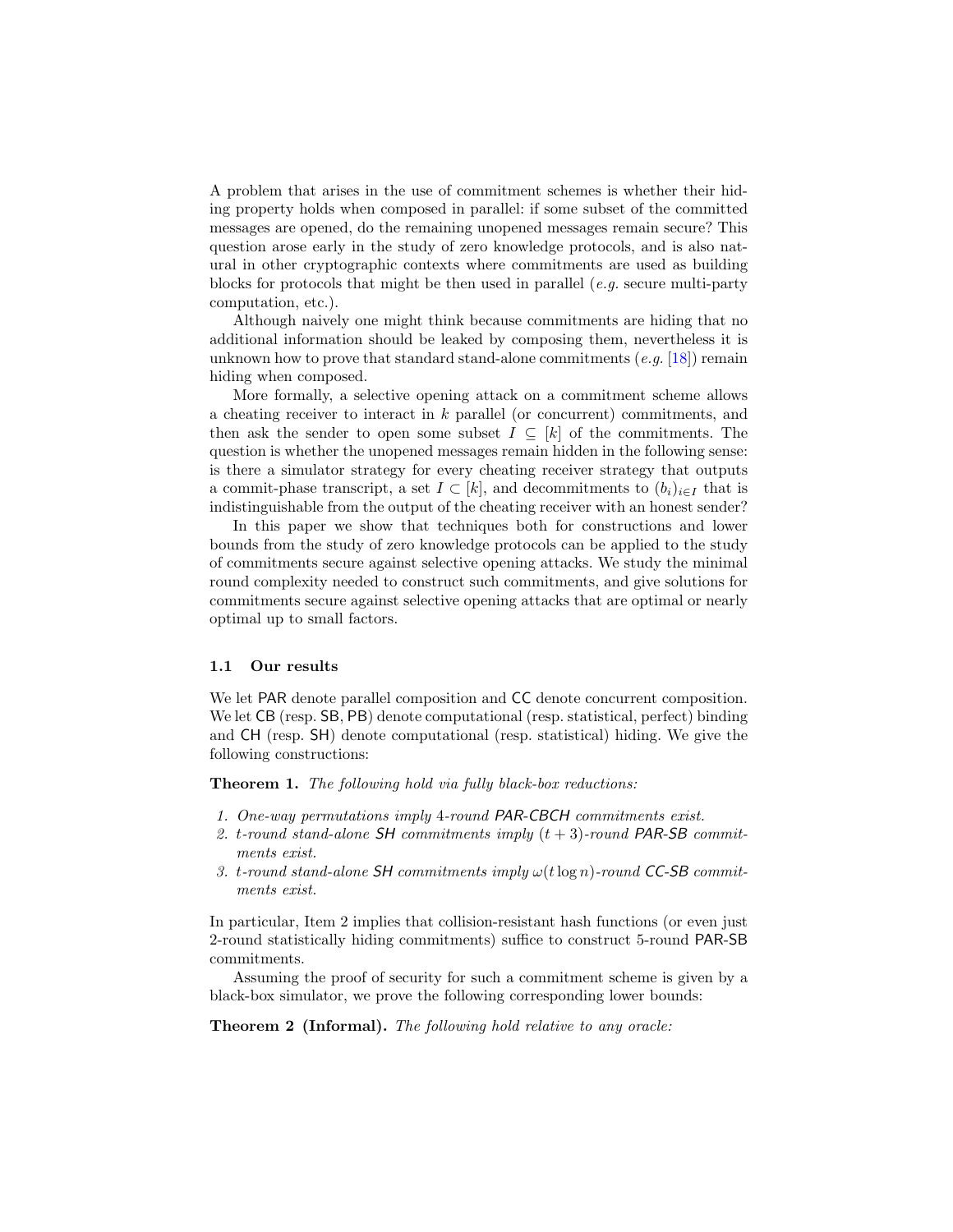- *1. There is no* 3*-round PAR-CBCH commitment.*
- *2. There is no* 4*-round PAR-SB commitment.*
- *3. There is a black-box reduction that uses a O*(1)*-round PAR-SB commitment to build a O*(1)*-round statistically hiding commitment.*
- *4. There is no o*(log *n/* log log *n*)*-round CC-CBCH commitment.*

We stress that besides the constraint that the simulator be black-box, these results are otherwise *unconditional*. Namely, [Theorem 2](#page-1-0) implies that no such commitments exist in the plain model (without oracles), but also implies that such commitments do not exist even in say the random oracle model (or stronger oracle models), where *a priori* one might have hoped to bypass impossibility results in the plain model.

Combining the second item of [Theorem 2](#page-1-0) with the main theorem of [\[15\]](#page-16-2), which proves that there is no black-box reduction building a  $o(n/\log n)$ -round statistically hiding commitment from one-way permutations, we obtain the following corollary:

<span id="page-2-0"></span>**Corollary 1.** *There is no black-box reduction that uses a one-way permutation to build a O*(1)*-round PAR-SB commitment.*

Wee [\[23\]](#page-17-1) independently proved via different techniques a theorem similar to [Corollary 1](#page-2-0) for the very closely related case of trapdoor commitments.

<span id="page-2-1"></span>In addition to the above impossibility results, we also prove:

**Theorem 3 (Informal).** *Relative to any oracle, there exists no PAR-PB commitments nor receiver public-coin PAR-CBCH commitments.*

#### **1.2 Comparison to previous constructions**

Notions related to security against selective opening attacks have previously been studied in the literature. Security against selective opening is closely related to chameleon blobs [\[5,](#page-16-3) [6\]](#page-16-4), trapdoor commitments [\[11\]](#page-16-5), and equivocable commitments [\[2,](#page-16-6) [9,](#page-16-7) [8\]](#page-16-8). Roughly speaking, these notions all allow a simulator that can generate commit-phase transcripts that can be opened in many ways. Indeed, our constructions will be based on the equivocable commitment of [\[8\]](#page-16-8).

Security against selective opening may be weaker than the notions above, and was directly studied in [\[10,](#page-16-9) [3\]](#page-16-10). Bellare *et al.* [\[3\]](#page-16-10) give a construction of a scheme that is CC-SB secure, but this construction is non-black-box and requires applying a concurrent zero knowledge proof on a statement regarding the code implementing a one-way permutation. In contrast, all constructions presented in this paper are fully black-box.

*Equivalence of statistical hiding and statistical binding.* In this work we only study commitments with computational hiding. [\[3\]](#page-16-10) already noted that standalone SH commitments satisfy a notion of PAR-SH security based on indistinguishability (this notion is different from ours). Independent of our work, Zhang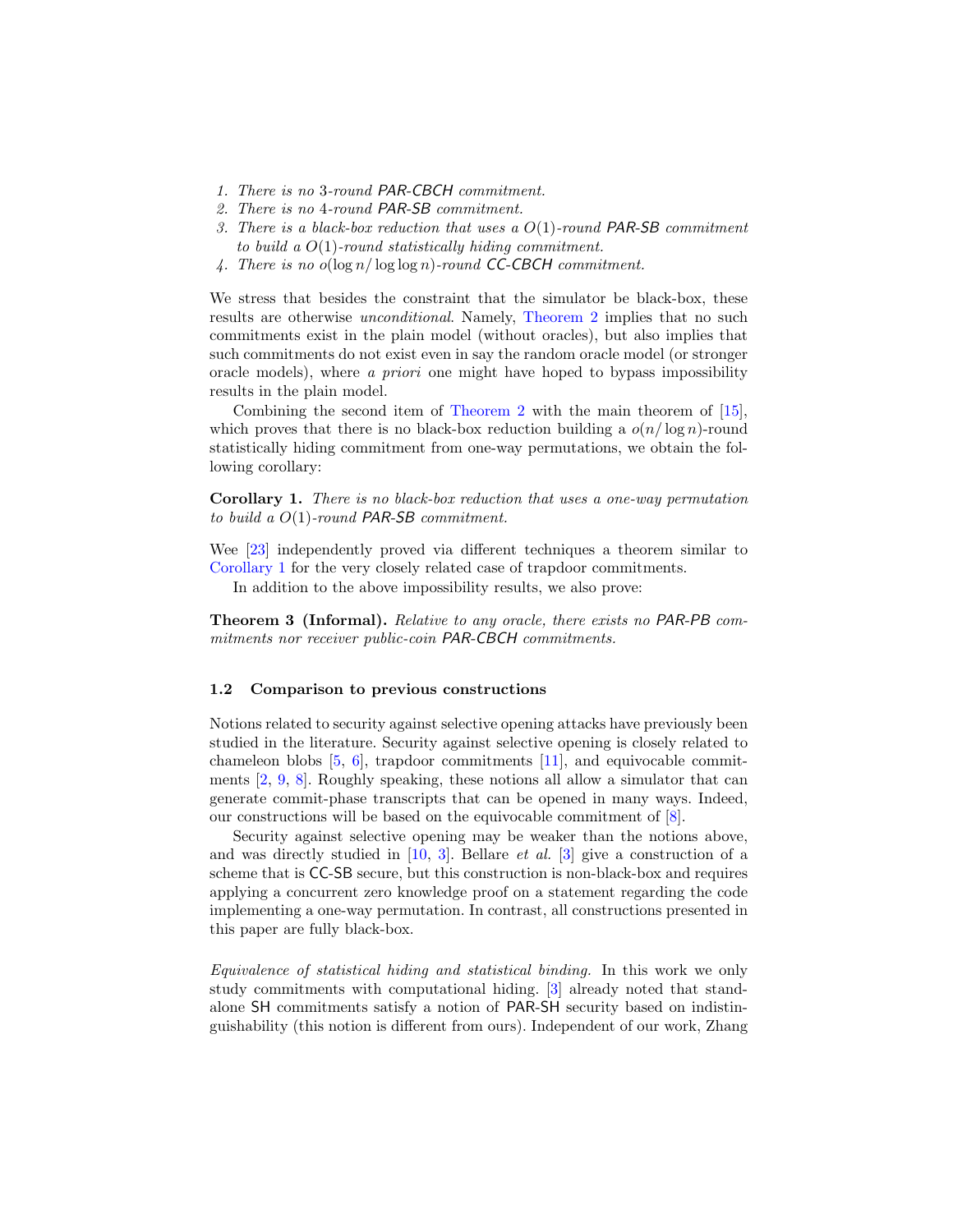*et al.* [\[24\]](#page-17-2) gave a black-box reduction that uses *t*-round stand-alone SH commitments and one-way permutations to construct  $(t + 3)$ -round PAR-SH commitments (under our definition of selective opening security). Their construction is an extension of a recent trapdoor commitment of Pass and Wee [\[19\]](#page-17-3).

With Item 2 of [Theorem 2,](#page-1-0) this implies that  $O(1)$ -round statistical hiding and *O*(1)-round statistical binding are *equivalent* via black-box reductions when security against selective opening attacks is required. This contrasts sharply with the stand-alone case, as 2-round statistically binding commitments are equivalent to one-way functions, but no black-box reduction can build  $o(n/\log n)$ -round statistically hiding commitment from one-way functions [\[15\]](#page-16-2).

# **1.3 Comparison to previous lower bounds**

Bellare *et al.* [\[3\]](#page-16-10) proved that non-interactive commitments and perfectly binding commitments secure against selective opening attacks cannot be based on *any* black-box cryptographic assumption. Our lower bounds are stronger than theirs in that we can rule out 3- or 4-round rather than non-interactive commitments, as well as ruling out certain types of commitment with non-zero statistical binding error. However, our proof *technique* is incomparable to theirs.

**Ways in which our lower bounds are stronger:** first, the lower bounds of [\[3\]](#page-16-10) assume black-box access to a cryptographic primitive, and therefore do not apply to constructions based on *concrete assumptions* (*e.g.* factoring, discrete log, lattice problems) where one might hope to exploit the specific structure of those problems to achieve security. In contrast, our results immediately rule out all constructions in the plain model.

Second, the lower bounds of [\[3\]](#page-16-10) prove that non-interactive and perfectly binding commitments secure against selective opening attacks are impossible with respect to a very specific message distribution *that is defined in terms of a random oracle*. One could argue that the message distribution they consider is artificial and would not arise in applications of these commitments. In particular, it may suffice for applications to build commitments that are secure only for particular natural message distributions, such as the uniform distribution or the distributions encountered when using commitments to build zero knowledge proofs for **NP**. [\[3\]](#page-16-10) does not rule out the existence of commitments that are secure only for these message distributions, while our impossibility results do and in fact apply simultaneously to all message distributions satisfying what we argue are very natural constraints (see [Definition 5\)](#page-7-0). In particular, the results of [\[3\]](#page-16-10) also use the assumptions in [Definition 5.](#page-7-0)

**Ways in which our lower bounds are weaker:** our results are weaker because they only apply to constructions with black-box simulators, *i.e.* we require that there exists a single simulator that works given black-box access to any cheating receiver. The results of [\[3\]](#page-16-10) hold even for slightly non-black-box simulation techniques: they only require that for every cheating receiver oracle algorithm ( $\text{Rec}'$ )<sup>(·)</sup> that accesses the underlying crypto primitive as a black-box, there exists an efficient oracle algorithm  $Sim<sup>(.)</sup>$  that accesses the underling crypto primitive as a black box that generates an indistinguishable transcript. However,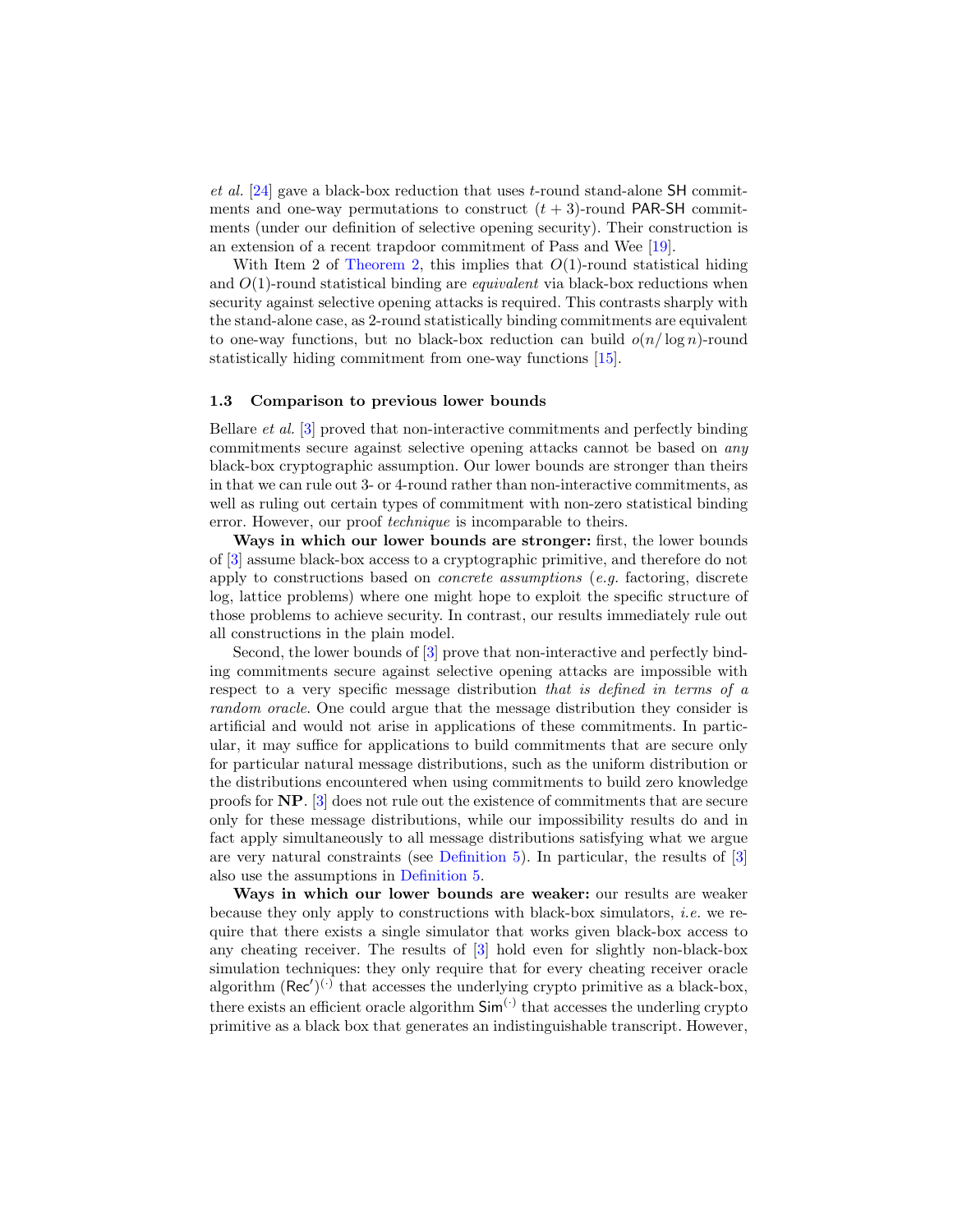[\[3\]](#page-16-10) do *not* rule out techniques such as Barak's simulator [\[1\]](#page-16-11), because the simulator there includes a PCP encoding of the code of the underlying cryptographic primitive, and thus treats the *crypto primitive itself* in a non-black-box way.

### **1.4 Our techniques**

**Our constructions** for parallel composition are essentially the equivocable commitment scheme of [\[8\]](#page-16-8), while the case for concurrent composition follows in a straight-forward way by combining the commitment of  $[8]$  with the preamble from the concurrent zero knowledge proof of [\[21\]](#page-17-4).

**Our lower bounds** are proven by observing that most known lower bounds for zero knowledge (*e.g.* [\[13,](#page-16-12) [17,](#page-17-5) [7,](#page-16-13) [16,](#page-17-6) [20\]](#page-17-7)) extend naturally to the case of commitment schemes. Lower bounds for zero knowledge show that if a zero knowledge proof for *L* satisfies certain restrictions (*e.g.* 3 rounds, constant-round public coin [\[13\]](#page-16-12), etc.), then  $L \in \text{BPP}$ .

As was observed by [\[10,](#page-16-9) [3\]](#page-16-10), plugging a *t*-round PAR-CBCH commitment into the GMW zero knowledge protocol for **NP** allows the zero knowledge property to be preserved under parallel repetition, thus allowing one to reduce soundness error while preserving zero knowledge and without increasing round complexity. Furthermore, the resulting protocol has  $t + 2$  rounds, and has a black-box simulator if the commitment had a black-box simulator. This immediately implies the following:

<span id="page-4-0"></span>**Proposition 1 ([\[13\]](#page-16-12), weak impossibility of PAR-CBCH, informal).** *In the plain model, there exist no black-box simulator non-interactive or constant-round public-coin PAR-CBCH commitment schemes.*

To see why, suppose there were such a scheme, then by the above discussion one would obtain either a 3-round or constant-round public-coin zero knowledge argument for **NP** with a black-box simulator that remains zero knowledge under parallel repetition. By  $[13]$ , this implies that  $NP = BPP$ . But this contradicts the existence of a PAR-CBCH commitment scheme, since by the Cook-Levin reduction we can use an algorithm solving **NP** to break any commitment.

Our results improve upon [Proposition 1](#page-4-0) as they apply to broader categories of commitments (*e.g.* 3-round vs. non-interactive). In addition, [Proposition 1](#page-4-0) uses the Cook-Levin reduction and therefore does not apply when considering schemes that might use random oracles. In contrast, [Theorem 2](#page-1-0) does hold relative to any oracle, and in the case of Item 3 of [Theorem 2,](#page-1-0) is *black-box*. This is important for two reasons: first, [Proposition 1](#page-4-0) does not say whether such constructions are possible in the random oracle model, which is often used to prove the security of schemes for which we cannot prove security in the plain model. Second, if we want to compose our impossibility result with other black-box lower bounds, then our impossibility result had better also be black-box. For example, in order to obtain [Corollary 1](#page-2-0) we must combine Item 3 of [Theorem 2](#page-1-0) with the black-box lower bound of Haitner *et al.*. This is only possible if Item 3 of [Theorem 2](#page-1-0) is a black-box reduction, which would not be true using the approach of the weak impossibility result [Proposition 1.](#page-4-0)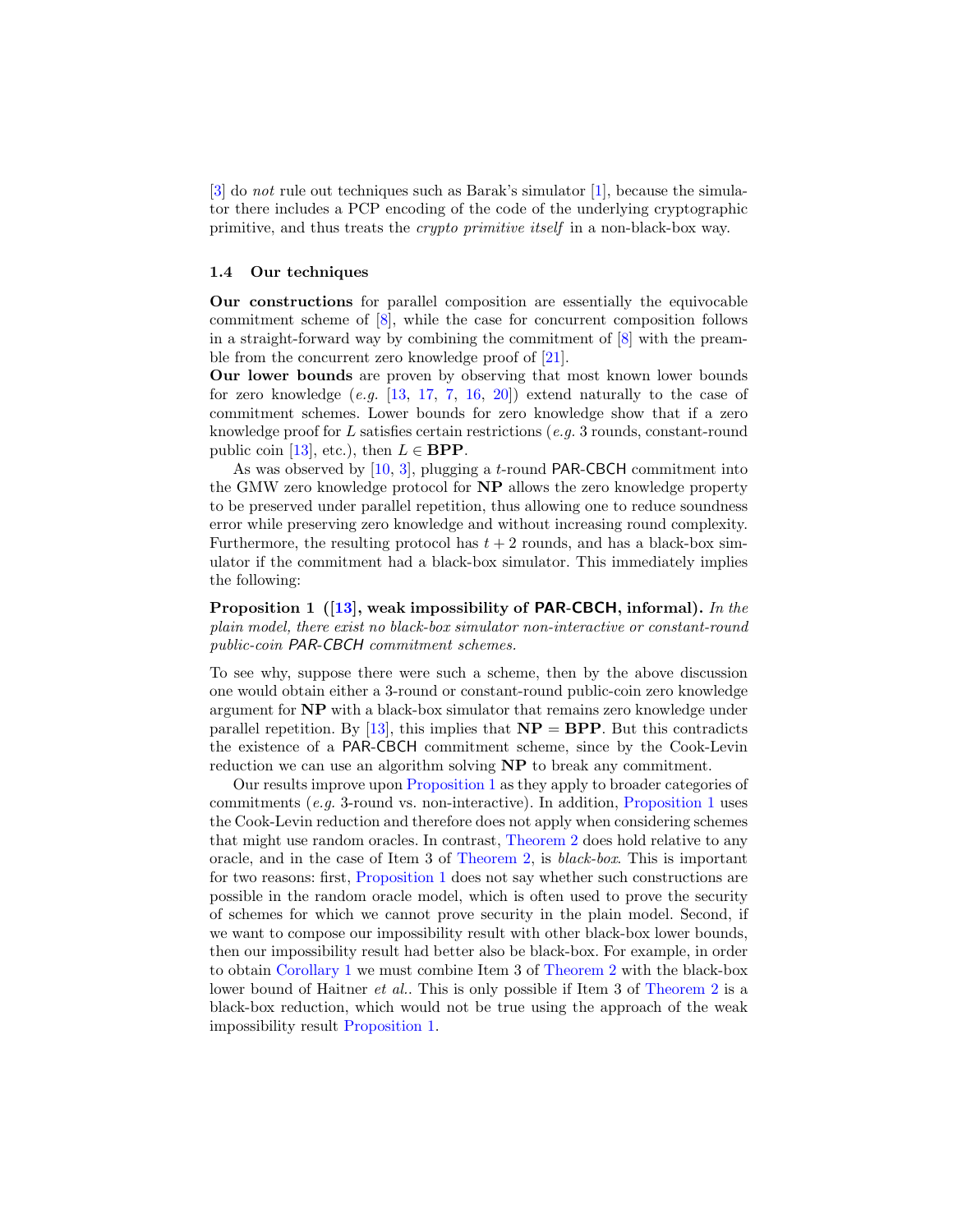To prove [Theorem 2,](#page-1-0) we construct what we call "equivocal senders": senders that run the commit phase without knowing the bits that must be revealed. We show that the existence of such equivocal senders implies that binding can be broken. We then construct equivocal senders for various kinds of protocols by applying the proof strategy for zero knowledge lower bounds originally outlined by Goldreich and Krawczyk [\[13\]](#page-16-12). By arguing directly, we avoid the Cook-Levin step in [Proposition 1](#page-4-0) and therefore our results hold relative to any oracle.

# **2 Preliminaries**

For a random variable *X*, we let  $x \leftarrow_R X$  denote a sample drawn according to *X*. We let  $U_k$  denote the uniform distribution over  $\{0,1\}^k$ . For a set *S*, we let  $x \leftarrow_R S$  denote a uniform element of *S*. Let  $2^S$  denote the set of all subsets of *S*. All security definitions in this paper are with respect to non-uniform circuits. We say that an event occurs with overwhelming probability if it occurs with probability  $1 - n^{-\omega(1)}$ , and that it occurs with negligible probability if it occurs with probability  $n^{-\omega(1)}$ . Two families of random variables  $(X_n)_{n \in \mathbb{N}}$ ,  $(Y_n)_{n \in \mathbb{N}}$  over  $\{0,1\}$ <sup>n</sup> are computationally indistinguishable, or equivalently *X* ≈*<sub>c</sub> Y*, if for all circuits *C* of size poly $(n)$  it holds that  $|Pr[C(X) = 1] - Pr[C(Y) = 1]| \leq n^{-\omega(1)}$ .

# **2.1 Commitment schemes**

We formally define commitments for single-bit messages; since we will be concerned with commitments that are composable, multi-bit messages can be handled by just repeating the single-bit protocol in parallel or concurrently.

**Definition 1.** *A t-round (stand-alone) commitment protocol is a pair of efficient algorithms* Send *and* Rec. *Given a sender input*  $b \in \{0, 1\}$ *, we define:* 

- *1. The* commit phase *transcript* is  $\tau = \langle \mathsf{Send}(b; \omega_{\mathsf{Send}}), \mathsf{Rec}(\omega_{\mathsf{Rec}}) \rangle$  *where*  $\omega_{\mathsf{Send}}$ *,*  $\omega_{\mathsf{Rec}}$ *are the random coins of the sender and receiver, respectively. Exactly t messages are exchanged in the commit phase t.*
- *2. The* decommit phase *transcript consists of* Send *sending* (*b,* open) *to* Rec*.*  $Rec(\tau, b, \text{open}) = 1$  *if* open *is a valid opening, and outputs* 0 *otherwise.*

*Notation and variable definitions:* We assume that a commitment scheme is put in a canonical form, where each party alternates speaking. We assume the number of rounds is even and the receiver speaks first. If the number of rounds is 2*t*, then we label the sender's messages  $\alpha_1, \ldots, \alpha_t$  and the receiver's messages  $\beta_1, \ldots, \beta_t$ , and we let  $\alpha_{[i]} = (\alpha_1, \ldots, \alpha_i)$  and likewise for  $\beta_{[i]}$ . For a commitment protocol (Send*,* Rec), we write that the receiver's *i*'th response *β<sup>i</sup>* is given by computing  $\beta_{[i]} = \text{Rec}(\alpha_{[i-1]}; \omega)$  where  $\alpha_{[i-1]}$  are the first  $i-1$  sender messages, and  $\omega$  are the receiver's random coins. We let  $\text{Rec}(\bot;\omega) = \beta_1$  denote the first receiver message.

Let *k* denote the number of parallel or concurrent repetitions of a commitment protocol. Let *n* denote the security parameter of the protocol. Given a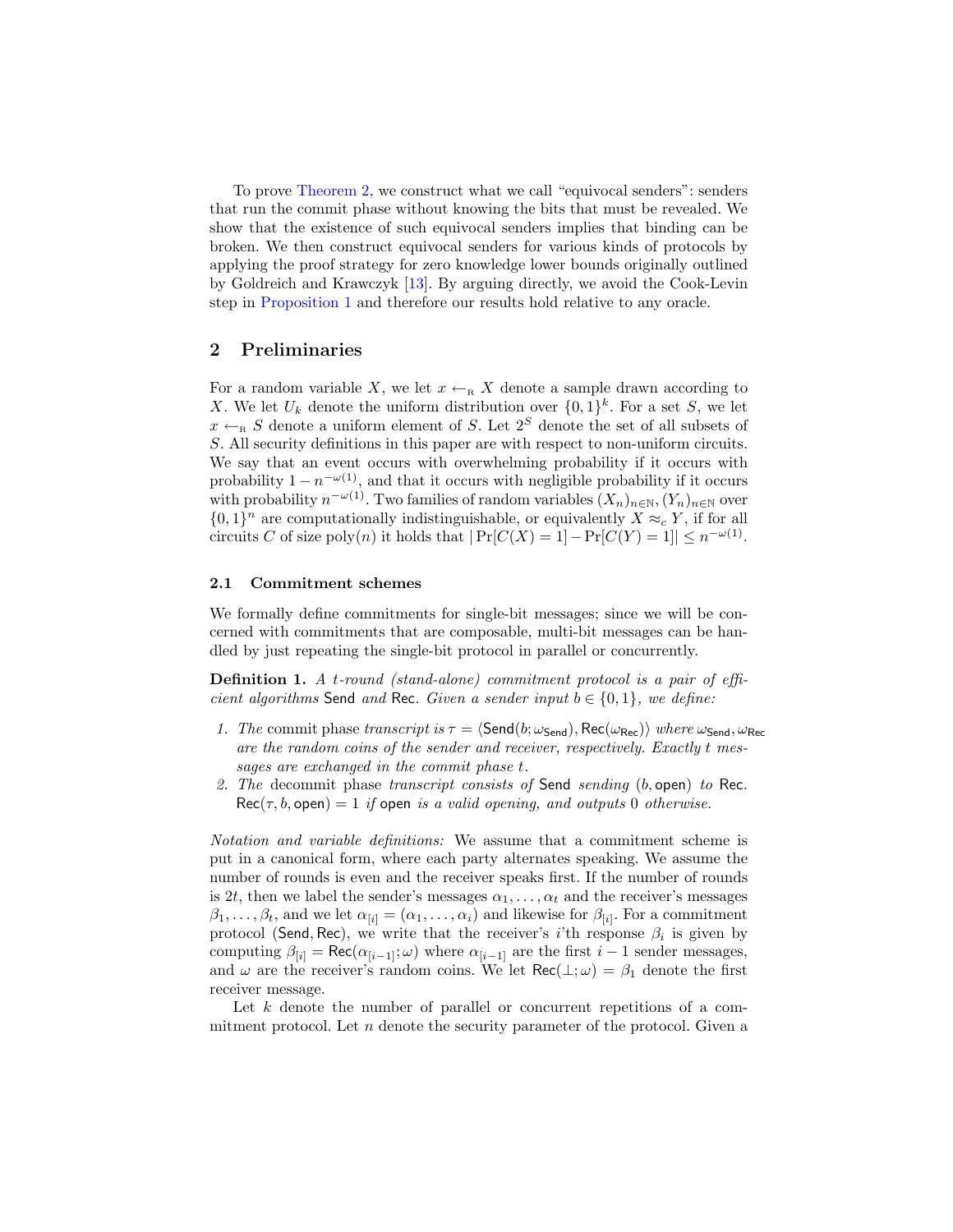stand-alone commitment (Send*,* Rec), let Send*<sup>k</sup>* denote the *k*-fold repeated sender (context will determine whether we mean parallel or concurrent composition). Let  $\text{Rec}^k$  denote the *k*-fold parallel receiver, and let  $\text{Rec}^k_{\Sigma}$  denote the *k*-fold concurrent receiver with schedule *Σ*. Underlined variables denote vectors of message bits  $(e.g. \underline{b} \in \{0,1\}^k)$  and plain letters with indices the bit at each coordinate  $(e.g. b_i$  is the *i*'th bit of  $\underline{b}$ ).

**Definition 2 (Binding).** *A commitment scheme* (Send*,* Rec) *is computationally (resp. statistically) binding if for all polynomial-time (resp. unbounded) sender strategies* Send*′ , only with negligible probability can* Send*′ interact with an honest* Rec *to generate a commit-phase transcript τ and then produce* open*,* open*′*  $such\,$   $Rec(\tau, 0, \text{open}) = 1$  *and*  $Rec(\tau, 1, \text{open}') = 1$ *. A scheme is* perfectly *binding if the above probability of cheating is* 0*.*

It is straight-forward to prove that all the variants of the binding property are preserved under parallel/concurrent composition.

*Hiding under selective opening attacks.* We only study the case of computational hiding. In the following,  $\mathcal{I} \subseteq 2^{[k]}$  is a family of subsets of  $[k]$ , which denotes the set of legal subsets of commitments that the receiver is allowed to ask to be opened.

**Definition 3 (Hiding under selective opening:** *k***-fold parallel composition security game).** *Sender input:*  $\underline{b} \in \{0,1\}^k$ . Let Rec<sup>'</sup> be the (possibly *cheating) sender.*

- 1. Send<sup>k</sup>, Rec<sup>'</sup> run *k* executions of the commit phase in parallel using indepen*dent random coins, obtaining k commit-phase transcripts*  $\tau^k = (\tau_1, \ldots, \tau_k)$ *.*
- <span id="page-6-0"></span>2. Rec<sup>'</sup> chooses a set  $I \leftarrow_R I$  and sends it to Send<sup>k</sup>.
- *3.* Send<sup>k</sup> sends  $(b_i, \omega_i)$  for all  $i \in I$ , where  $\omega_i$  is an opening of the *i*<sup>th</sup> commit*ment.*

In [Item 2,](#page-6-0) the honest receiver is defined to pick  $I \in \mathcal{I}$  uniformly, while a malicious receiver may pick *I* adversarially.

**Definition 4 (Hiding under selective opening, parallel composition).** *Let*  $I ⊆ 2<sup>[k]</sup>$  *be a family of subsets and*  $\underline{B}$  *be a family of message distributions over {*0*,* 1*} k for all k. Let* (Send*,* Rec) *be a commitment and* Sim*<sup>k</sup> be a simulator. We say that* (Send*,* Rec) *is secure against selective opening attacks for* (*I, B*) *if for all*  $k \leq \text{poly}(n)$ *:* 

- Let  $\langle \mathsf{Send}^k(\underline{b}), \mathsf{Rec}' \rangle = (\tau^k, I, \{(b_i, \omega_i)\}_{i \in I})$  be the complete interaction be*tween*  $\text{Rec}'$  and the honest sender, including the commit-phase transcript  $\tau^k$ , *the subset I of coordinates to be opened and the openings*  $(b_i, \omega_i)_{i \in I}$ .
- $-$  *Let* (Sim $^{\text{Rec'}}_k$  | <u>b</u>) *denote the following: first,* Sim $^{\text{Rec'}}_k$  *interacts with* Rec<sup>*′*</sup> *(without knowledge of b) and outputs a subset I of bits to be opened. Then* Sim*<sup>k</sup> is given*  $\{b_i\}_{i \in I}$ *. Using this,*  $\textsf{Sim}_k$  *interacts with*  $\textsf{Rec}'$  *some more and outputs a* commit-phase transcript  $\tau^k$ , the set *I*, and the openings  $\{(b_i, \omega_i)\}_{i \in I}$ .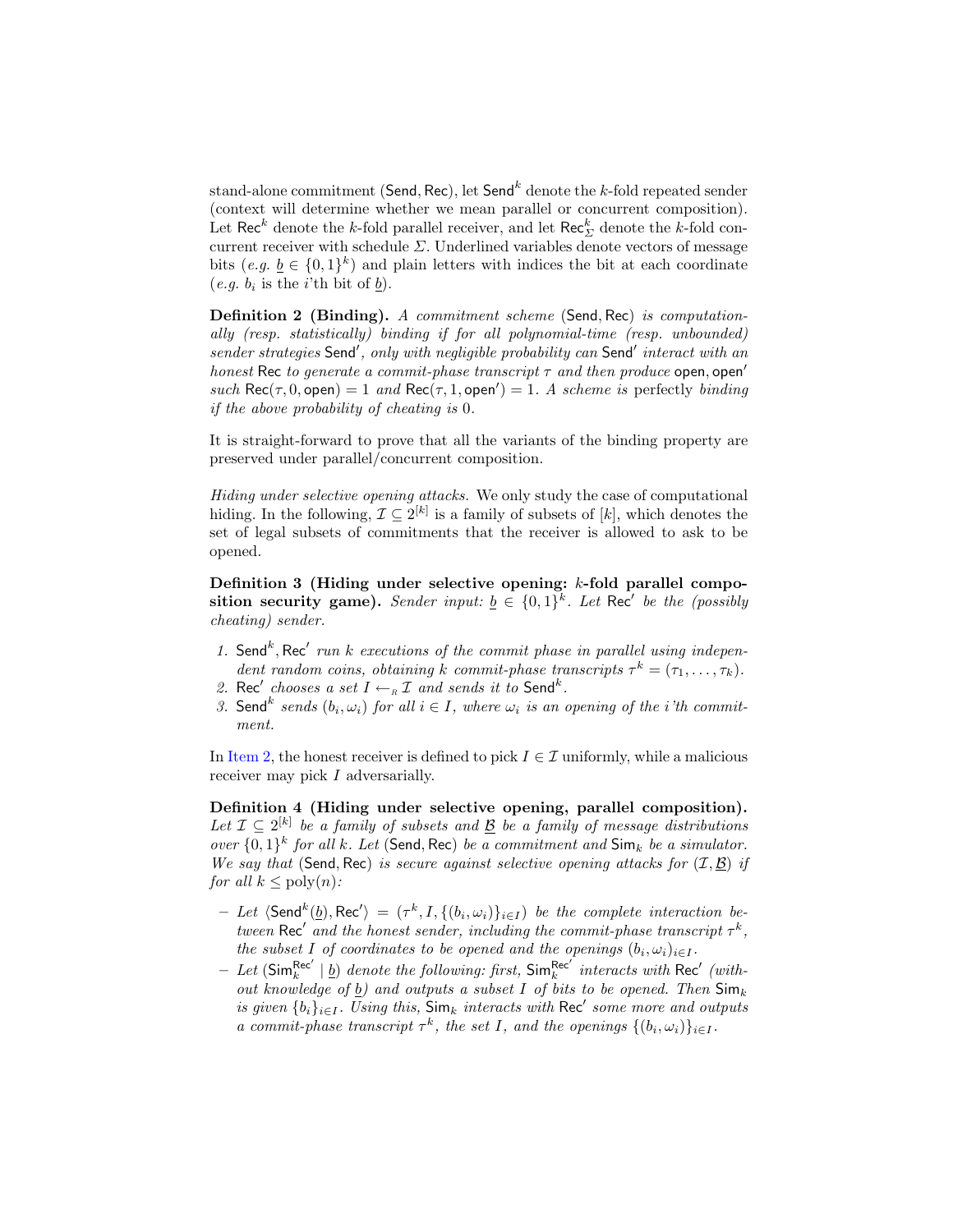$-$  *It holds that*  $(\mathsf{Sim}_{k}^{\mathsf{Rec}'} | \underline{b}) \approx_c (\mathsf{Send}^k(\underline{b}), \mathsf{Rec}')$  *where*  $\underline{b} \leftarrow_R \underline{\mathcal{B}}$ *.* 

<span id="page-7-0"></span>**Definition 5.** We say that  $(I, \underline{B})$  is non-trivial *if (the uniform distribution*)  $\mathcal{L}(\mathcal{L}) = \mathcal{L}(\mathcal{L}) \cdot \mathcal{L}(\mathcal{L}) = \mathcal{L}(\mathcal{L}) \cdot \mathcal{L}(\mathcal{L}) = \mathcal{L}(\mathcal{L}) \cdot \mathcal{L}(\mathcal{L}) \cdot \mathcal{L}(\mathcal{L}) = \mathcal{L}(\mathcal{L}) \cdot \mathcal{L}(\mathcal{L}) \cdot \mathcal{L}(\mathcal{L}) = \mathcal{L}(\mathcal{L}) \cdot \mathcal{L}(\mathcal{L}) \cdot \mathcal{L}(\mathcal{L}) = \mathcal{L}(\mathcal{L}) \cdot \mathcal{L}(\mathcal{L}) \cdot \math$  $1/\text{poly}(n) \geq 1/\text{poly}(n)$ .

Here  $\underline{\mathcal{B}}_I$  is the joint distribution of bits  $\underline{\mathcal{B}}_i$  for  $i \in I$ . Property 1 says that if the receiver asks for a random set in  $I$  to be opened, then the sender cannot guess the set with noticeable probability. This restriction is natural because in many contexts if the sender can guess the set to be opened then it can cheat in the larger protocol where the commitment is being used (*e.g.* in a zero knowledge proof). Property 2 says that with noticeable probability over the choice of *I*, there is non-negligible entropy in the bits revealed. This is very natural as otherwise any receiver is trivially simulable since it always sees the same constant bits.

*Stronger definitions of hiding* Our definitions are chosen to be as weak as possible in order to make our lower bounds stronger. Nevertheless, our positive results also satisfy a stronger definition of security, where security holds simultaneously for all  $I, B$ . For such a notion, we prepend STR to the name of the security property (*e.g.* STR-PAR-SB).

<span id="page-7-1"></span>**Definition 6 (Security game for** *k***-fold concurrent composition).** *Identical to the parallel case, except that the receiver has the power to schedule messages as he wishes, rather than sending them in parallel. In addition, we allow the receiver to pick the set I incrementally subject to the constraint that at the end, I ∈ I. For example, the receiver can generate one commit-phase transcript, ask the sender to decommit that instance, then use this information in its interaction to generate the second commit-phase transcript, and so forth.*

**Definition 7 (Hiding under selective opening, concurrent composition).** *Same as the parallel case, except that the simulator can incrementally ask for the values*  $(b_i)_{i \in I}$  *before completing all commit-phase executions, subject to the constraint that at the end*  $I \in \mathcal{I}$ *.* 

**Discussion of definitional choices:** One could weaken [Definition 6](#page-7-1) to require that although all the commit-phase transcripts may be generated concurrently, the openings happen simultaneously. Indeed, this was the definition used in [\[3\]](#page-16-10). We do not work with this weakening because it makes the definition not truly concurrent: forcing all the openings to occur simultaneously "synchronizes" the sessions.

# **3 Constructions**

Di Crescenzo and Ostrovsky [\[8\]](#page-16-8) (see also [\[9\]](#page-16-7)) showed how to build an *equivocable* commitment scheme. Equivocable means that for every cheating receiver Rec*′* , there exists a simulator that generates a commit-phase transcript that is computationally indistinguishable from a real transcript, but which the simulator can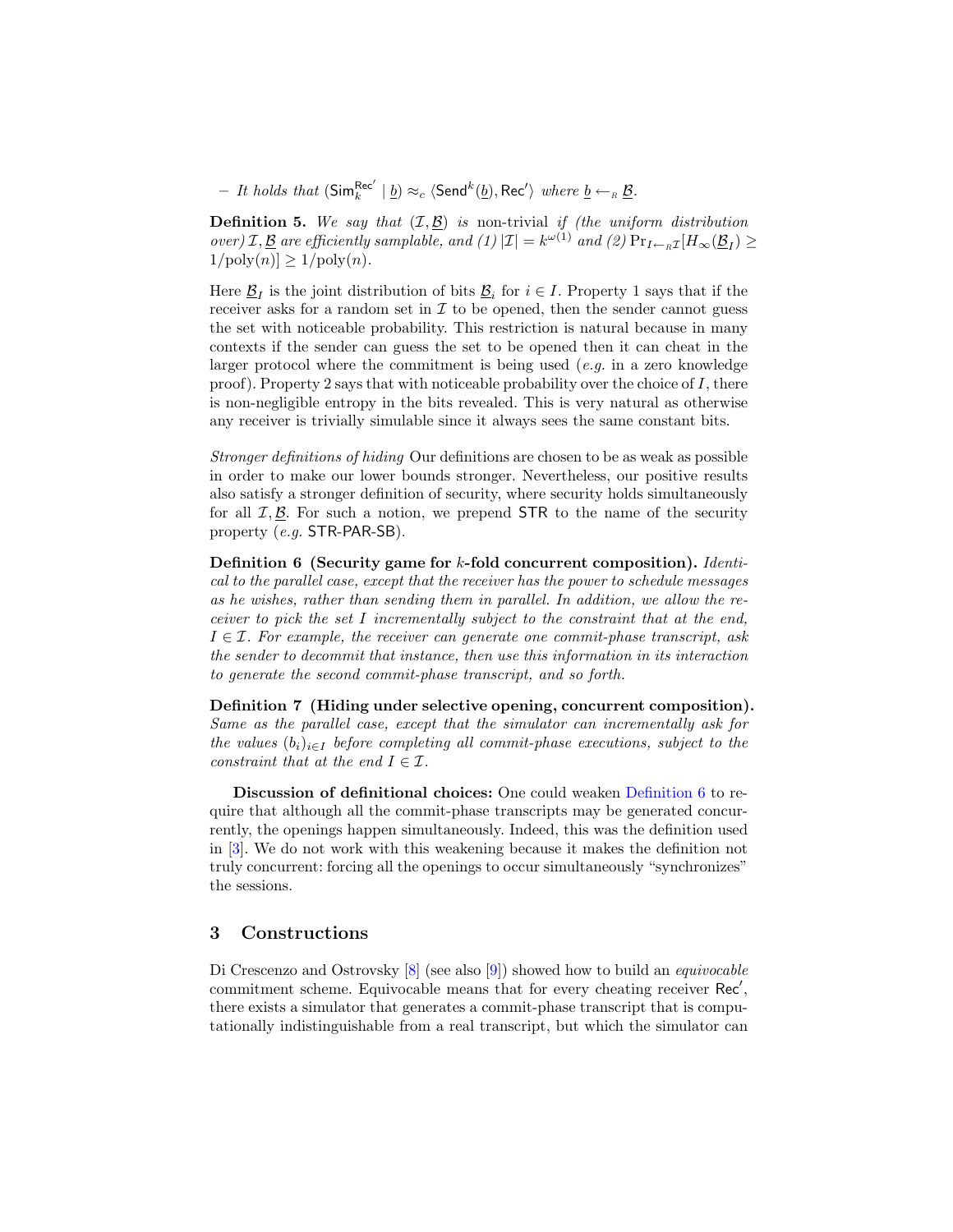decommit to both 0 and 1. Equivocation seems even stronger than STR-PAR-CBCH security, except that STR-PAR-CBCH explicitly requires security to hold in many parallel sessions. Although it is not clear how to generically convert any stand-alone equivocable commitment to an equivocable commitment that is composable in parallel/concurrently, the particular construction of Di Crescenzo and Ostrovsky can be composed by using a suitable preamble.

The DO construction consists of a preamble, which is a coin-flipping scheme that outputs a random string, followed by running Naor's commitment based on OWF [\[18\]](#page-17-0) using the random string of the preamble as the receiver's first message. Depending on how the preamble is constructed, we get either a STR-PAR-CBCH, STR-PAR-SB, or STR-CC-SB commitment. Therefore, [Theorem 1](#page-1-1) follows by [Theorem 6](#page-8-0) and [Theorem 8](#page-9-0) about the following protocol.

<span id="page-8-1"></span>**Protocol 4 ([\[8,](#page-16-8) [9,](#page-16-7) [18\]](#page-17-0)**) *Sender's bit: b. Let*  $G: \{0,1\}^n \to \{0,1\}^{3n}$  *be a PRG.* 

*<i>Preamble: Use a coin-flipping protocol to obtain*  $\sigma \leftarrow_R \{0,1\}^{3n}$ . *Commit phase: The sender picks random*  $s \leftarrow_R \{0,1\}^n$  *and sends*  $c =$  $(\sigma \wedge b) \oplus G(s)$  *(where we use the notation*  $(\sigma \wedge b)_i = \sigma_i \wedge b$ ). *Decommit phase: The sender sends b, s. Receiver checks that*  $c = (\sigma \wedge \sigma)$  $b) \oplus G(s)$ .

<span id="page-8-2"></span>We now present three different preambles that when used in the protocol above, provide STR-PAR-CBCH, STR-PAR-SB, and STR-CC-SB security, respectively.

### **Protocol 5 ([\[8\]](#page-16-8))** *Preambles for STR-PAR-CBCH or STR-PAR-SB:*

- <span id="page-8-3"></span>*1. Using the non-interactive stand-alone CH commitment based on one-way permutations (to achieve STR-PAR-CBCH) or a t-round stand-alone SH commitment (to achieve STR-PAR-SB), the receiver sends a commitment to*  $\alpha \leftarrow_R \{0, 1\}^{3n}$ .
- 2. *The sender replies with*  $\beta \leftarrow_R \{0, 1\}^{3n}$ *.*
- *3. The receiver opens α.*
- *4. Output*  $\sigma = \alpha \oplus \beta$ *.*

<span id="page-8-0"></span>**Theorem 6 ([\[8\]](#page-16-8)).** *[Protocol 4](#page-8-1) with the STR-PAR-CBCH (resp. STR-PAR-SB) version of the preamble of [Protocol 5](#page-8-2) gives a STR-PAR-CBCH (resp. STR-PAR-SB) commitment.*

*Proof (Proof sketch of [Theorem 6\)](#page-8-0).* We include a proof sketch for the sake of completeness, and refer the reader to [\[18,](#page-17-0) [12,](#page-16-14) [8\]](#page-16-8) for full proofs. The binding properties are easy to verify, given the fact that Naor's commitment scheme is statistically binding.

The following simulator proves security against selective opening attacks for both the computational and statistical binding variants. Consider the *k*-fold repetition Send<sup>k</sup>, Rec<sup>k</sup> of the protocol. Following the proof of Goldreich and Kahan [\[12\]](#page-16-14), one can construct a simulator such that, by rewinding the first step of the preamble (*i.e.* Step [1](#page-8-3) of [Protocol 5\)](#page-8-2), can learn the value of the  $\alpha_1, \ldots, \alpha_k$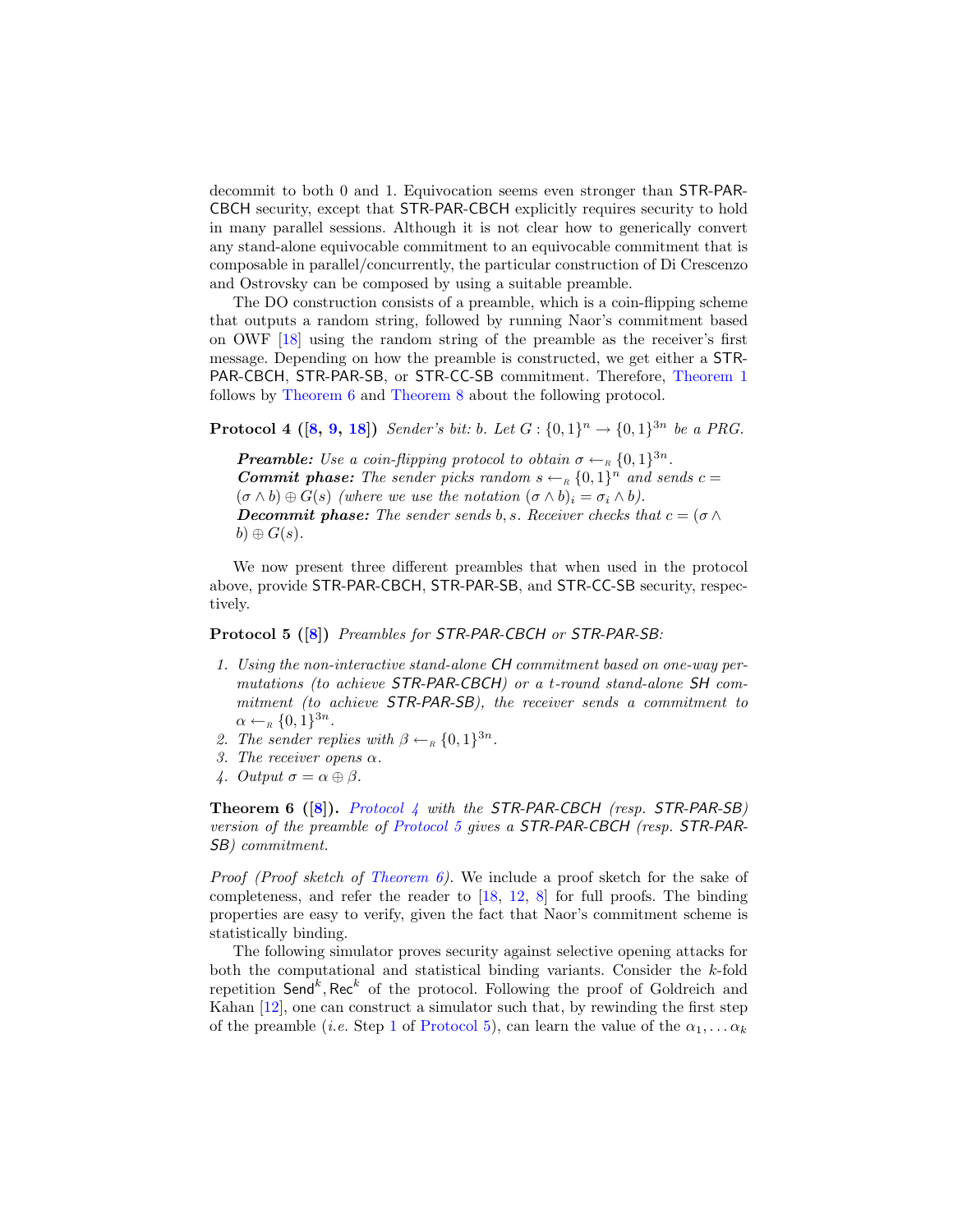used in each of the *k* parallel sessions. Care must be taken to ensure this finishes in expected polynomial time, but the same technique as in [\[12\]](#page-16-14) works in our setting and we refer the reader to that paper for details.

Now for each  $i \in [k]$  in the *i*'th session the simulator can sample  $s_0, s_1 \leftarrow_R$  $\{0,1\}^n$  and reply with  $\beta_i = G(s_0) \oplus G(s_1) \oplus \alpha_i$ . This sets  $\sigma_i = G(s_0) \oplus G(s_1)$ . Then the simulator sets  $c = G(s_0)$ . Now the simulator can decommit to both 0 (by sending  $s_0$ ) and to 1 (by sending  $s_1$ ).

<span id="page-9-1"></span>**Protocol 7 ([\[21\]](#page-17-4))** *Preamble for STR-CC-SB:*

- 1. The receiver picks  $\alpha \leftarrow_R \{0,1\}^{3n}$  and for  $\ell = \omega(\log n)$  picks  $\alpha_{i,j}^0 \leftarrow_R \{0,1\}^{3n}$ *for*  $i, j \in [\ell]$  *and sets*  $\alpha_{i,j}^1 = \alpha \oplus \alpha_{i,j}^0$ . The receiver commits in parallel to  $\alpha, \alpha_{i,j}^0, \alpha_{i,j}^1$  *via a t-round statistically hiding commitment.*
- 2. For each  $\ddot{j} = 1$  to  $\ell$  sequentially, do the following: *(a) The sender sends*  $q_1, \ldots, q_\ell \leftarrow_R \{0, 1\}$ *.* 
	- *(b) The receiver opens the commitment to*  $\alpha_{i,j}^{q_i}$  *for all*  $i \in [\ell]$ *.*
- *3. The sender sends*  $\beta \leftarrow_R \{0, 1\}^{3n}$ *.*
- *4. The receiver opens the commitment to*  $\alpha, \alpha_{i,j}^0, \alpha_{i,j}^1$  *for all*  $i, j \in [\ell]$ *.*
- *5. The sender checks that indeed*  $\alpha = \alpha_{i,j}^0 \oplus \alpha_{i,j}^1$  *for all*  $i, j \in [\ell]$ *. If so output*  $\sigma = \alpha \oplus \beta$ , *otherwise abort.*

<span id="page-9-0"></span>**Theorem 8 ([\[21,](#page-17-4) [22\]](#page-17-8)).** *[Protocol 4](#page-8-1) using the preamble of [Protocol 7](#page-9-1) gives a STR-CC-SB commitment.*

*Proof.* Binding is straightforward. For hiding, observe that this is the preamble of the concurrent zero knowledge proof of Prabhakaran *et al.* [\[21\]](#page-17-4). They prove the following:

**Theorem 9 (Theorem 5.2 of [\[21\]](#page-17-4), informal).** *There is black-box simulator strategy that, given access to any efficient receiver for [Protocol 7](#page-9-1) with any concurrent scheduling, outputs with high probability in every session a string α* before *Step* 3 *such that the receiver opens to*  $\alpha$  *in step* 5*.* 

Namely, [\[21\]](#page-17-4) show that by using an appropriate rewinding schedule, the simulator can obtain the value of  $\alpha$  in *all* of the concurrent executions before the sender is supposed to send  $\beta$ , regardless of how the receiver schedules the messages. Once the simulator knows  $\alpha$ , one can apply the simulator strategy of [\[12,](#page-16-14) [8\]](#page-16-8), as in the proof sketch of [Theorem 6.](#page-8-0)

# **4 Optimality of constructions**

We now define our main tool for proving lower bounds, *equivocal senders*. Intuitively, an equivocal sender must run its commit phase without knowing what it is committing to, so if it can cause the receiver to accept with non-negligible probability, then it must be able to open its commitments in many ways.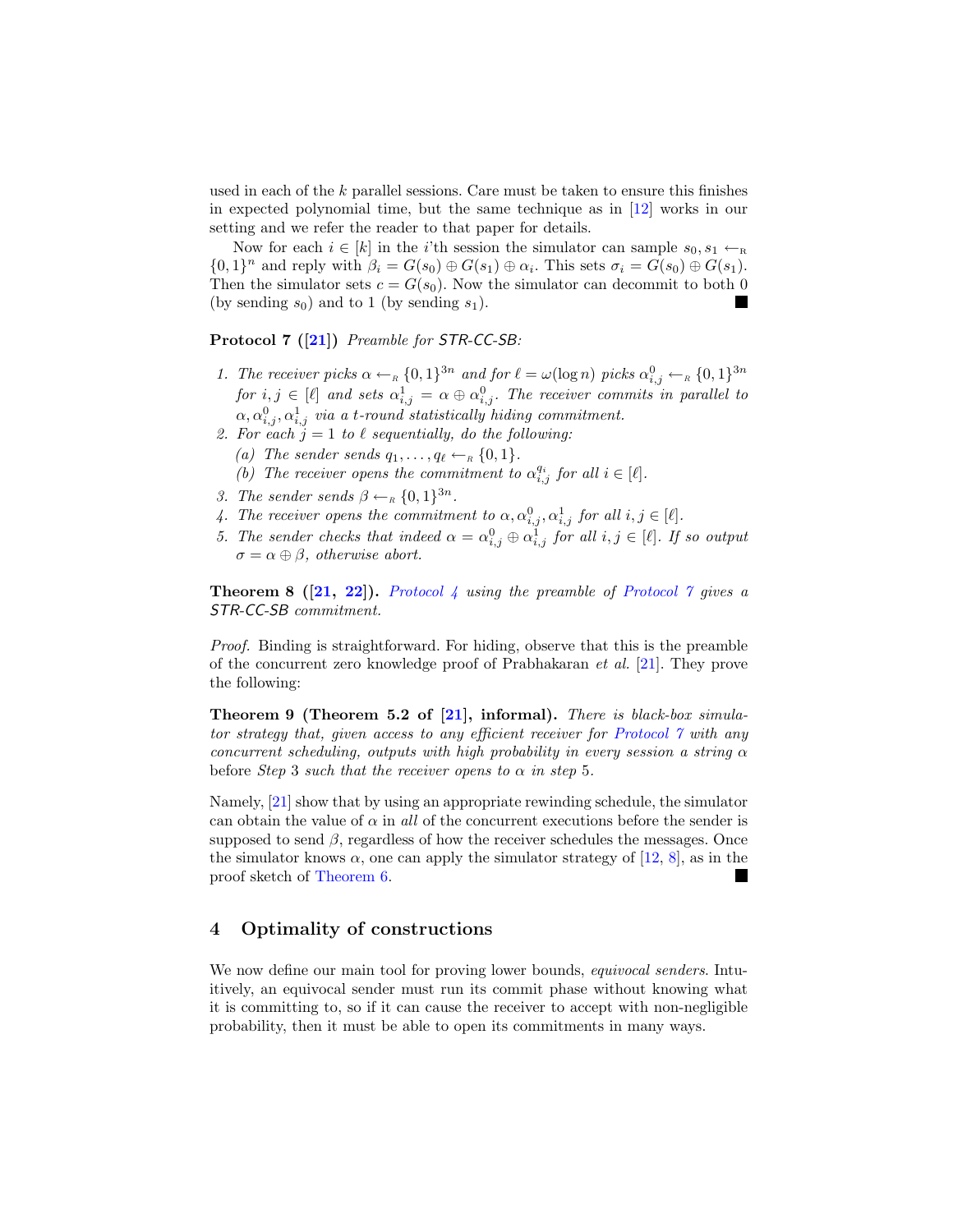#### **4.1 Equivocal senders**

For a pair of algorithms  $T = (T_{com}, T_{decom})$ , define the following game:

- 1.  $\langle T_{com}, \text{Rec}^k \rangle = (\tau^k, I, \text{state}_{com})$ . Here, state<sub>com</sub> is the internal state of  $T_{com}$ to be transmitted to  $T_{decom}$ . *I* is the set  $\text{Rec}^k$  asks to be opened. Notice  $T_{com}$ runs without knowledge of  $\underline{b}$ , hence  $T$  is "equivocal" during the commit phase.
- 2.  $T_{decom}(\underline{b}, \tau^k, I, \text{state}_{com}) = \{(b_i, \text{open}_i)\}_{i \in I}.$

The overall transcript is  $(\langle T, \text{Rec}^k \rangle \mid b, \text{NoAbort}_T) = (\tau^k, I, \{(b_i, \text{open}_i)\}_{i \in I}),$ where  $\mathsf{NoAbort}_T$  denotes the event that  $T$  does not abort. Say that  $(\tau^k,I,\mathsf{state}_{com})$ is *δ*-*openable* if with probability at least *δ* over the choice of <u>*b*</u>, Rec<sup>k</sup> accepts  $(\tau^k,I,\{(b_i,\mathsf{open}_i)\}_{i\in I}),$  where  $\{(b_i,\mathsf{open}_i)\}_{i\in I} = T_{decom}(\underline{b},\tau^k,I,\mathsf{state}_{com})$ .

<span id="page-10-0"></span>**Definition 8 (Equivocal sender).** We say that  $T = (T_{com}, T_{decom})$  is a k*equivocal sender for* (Send*,* Rec*,* Sim*k*) *if it holds that*

$$
\Pr[(\tau^k, I, \mathsf{state}_{com}) = \langle T_{com}, \mathsf{Rec}^k \rangle \text{ is } (1 - n^{-\omega(1)}) \cdot \text{openable} \land \mathsf{NoAbort}_T] \ge 1/\mathrm{poly}(n)
$$

*Using equivocal senders to break binding.* To prove our impossibility results, we will apply the following theorem, which says that the existence of equivocal senders imply that a commitment is not secure.

<span id="page-10-1"></span>**Theorem 10.** *Fix any non-trivial* (*I, B*) *and k-fold repeated commitment scheme*  $(Send<sup>k</sup>, Rec<sup>k</sup>)$  *with a simulator*  $Sim_k$  *that proves computational hiding. If this commitment has a k-equivocal sender*  $T = (T_{com}, T_{decom})$  *for any*  $k \leq poly(n)$ *, then this commitment cannot be statistically binding. If furthermore T is efficient, then this commitment cannot be computationally binding.*

*Proof.* The idea is to convert a *k*-equivocal *T* sender into a sender Send*′* that breaks binding in a single execution of the commitment, Send*′* emulates *T* internally and chooses one of the *k* parallel instances to insert its interaction with the real receiver Rec. By the non-triviality of  $(\mathcal{I}, \mathcal{B})$ , with high probability over  $I \leftarrow_R \mathcal{I}$  the coordinates in *I* have significant min-entropy, and in particular some coordinate must have significant min-entropy. Therefore if Send*′* picks this coordinate, then since  $T$  is able to open its commitment with non-trivial probability for  $I \leftarrow_R \mathcal{I}$  and  $\underline{b} \leftarrow_R \underline{B}$ , it follows that **Send<sup>'</sup>** can open its commitment to both 0 and 1 with non-negligible probability.

We now proceed formally by constructing a malicious sender Send*′* and proving that this sender breaks binding.

# **Algorithm 11**

*Malicious sender* Send*′ , interacting with a single honest receiver* Rec*:*

- *1. Pick a random j. For each*  $j' \neq j$ *, sample random coins*  $\omega^{(j')}$  *to run an honest receiver.*
- *2. Respond to the i'th message β<sup>i</sup> from* Rec *as follows.*
	- *(a) If*  $i > 1$ *, let*  $(\alpha_{[i-1]}^{(1)}, \ldots, \alpha_{[i-1]}^{(k)})$  *be*  $T_{com}$ *'s response from previous queries.*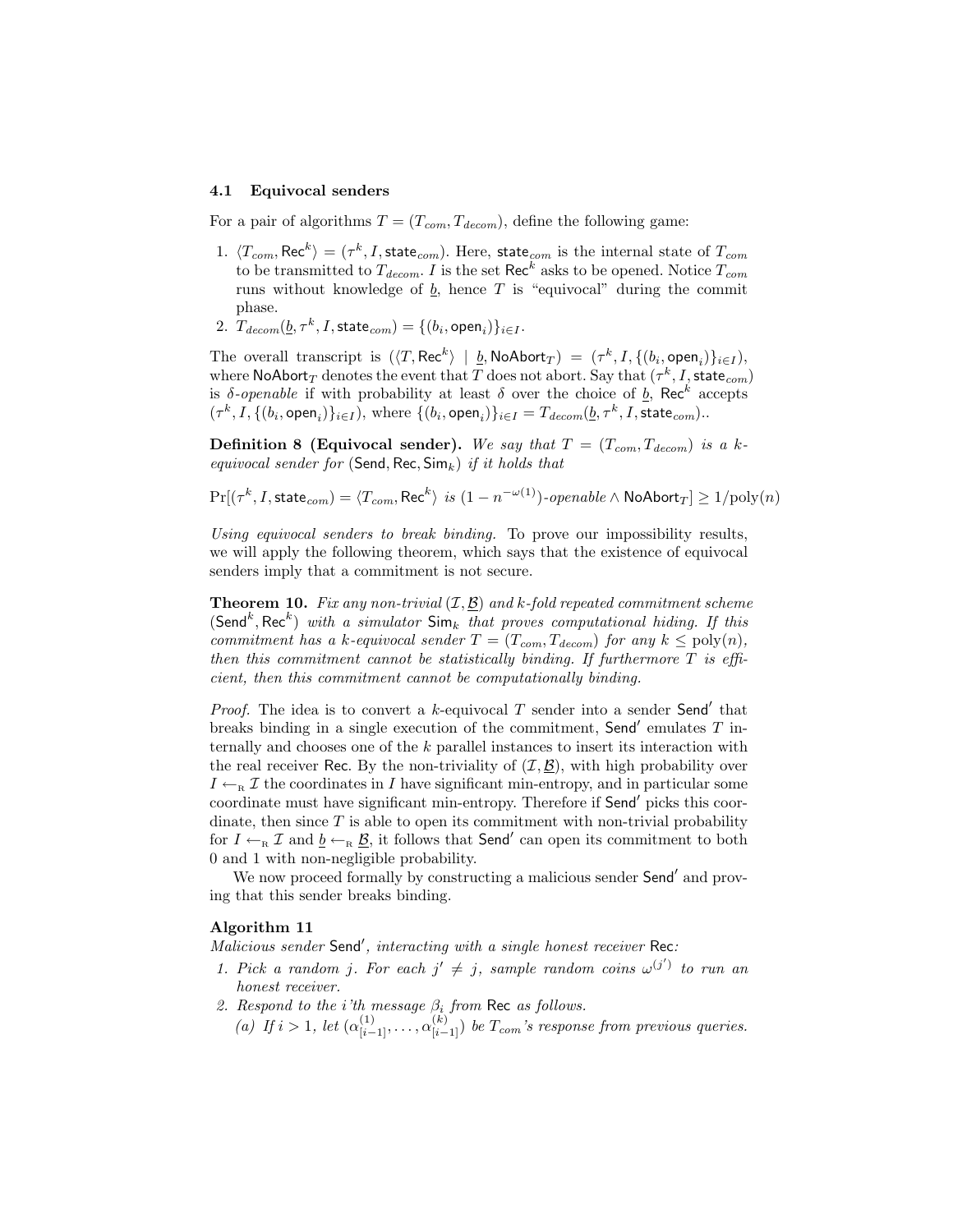- (b) For  $j' \neq j$ , compute  $\beta_i^{(j')} = \text{Rec}(\alpha_{[i-1]}^{(j')}; \omega^{(j')})$ . Set  $\beta_i^{(j)} = \beta_i$ .
- *(c)* Feed  $(\beta_i^{(1)}, \ldots, \beta_i^{(k)})$  *to*  $T_{com}$  *to obtain response*  $(\alpha_{[i]}^{(1)})$  $\alpha_{[i]}^{(1)}, \ldots, \alpha_{[i]}^{(k)}$  $\binom{\kappa}{[i]}$  *(assuming Tcom does not abort).*
- *(d) Forward*  $\alpha_i^{(j)}$  *back to* Rec.
- *3. If Tcom does not abort,* Send*′ successfully generates a commit-phase transcript distributed according to*  $\langle T_{com}$ , Rec<sup>k</sup> $\rangle$ . Send<sup>'</sup> picks a random  $I \leftarrow_R I$  to be *opened.*
- *4. If j* ∉ *I*, Send<sup>*'*</sup> aborts. Otherwise, it independently picks two  $\underline{b}, \underline{b}' \leftarrow_R \underline{B}$ , and *runs*  $T_{decom}(\underline{b}, I)$  *to obtain a decommitment for*  $(b_i)_{i \in I}$  *and runs*  $T_{decom}(\underline{b}', I)$ *to obtain openings for*  $(b'_i)_{i \in I}$ . In particular, the malicious sender obtains *openings for*  $b_j$  *and*  $b'_j$ .

**Analyzing** Send*′* **:** By hypothesis, *T* is a (*k, ε,* 1*−n <sup>−</sup>ω*(1))-equivocal server for some  $\varepsilon = 1/\text{poly}(n)$ . This implies that with probability at least  $\varepsilon$ ,  $\langle T_{com}$ , Rec<sup>k</sup> $\rangle$ produces an  $(1 - n^{-\omega(1)})$ -openable  $(\tau^k, I, \text{state}_{com})$ . Therefore, since the probability of producing an accepting opening for a random <u>b</u> at least  $(1 - n^{-\omega(1)})$ , it holds with probability at least  $\varepsilon(1 - n^{-\omega(1)})^2$  that Rec<sup>k</sup> accepts both openings  $T_{decom}(\underline{b}, \tau^k, I, \textsf{state}_{com}) \text{ and } T_{decom}(\underline{b}', \tau^k, I, \textsf{state}_{com}).$ 

Since  $(\mathcal{I}, \underline{\mathcal{B}})$  is non-trivial, it follows that  $Pr_{\underline{b}, \underline{b}', I}[\forall i \in I, b_i = b'_i] \leq$  $n^{-\omega(1)}$ . Therefore with probability  $\varepsilon(1-n^{-\omega(1)})^2 - n^{-\omega(1)}$ , *T* produces accepting openings for <u>*b*</u> and <u>*b*<sup>'</sup> and furthermore there exists *i* such that  $b_i \neq b_i'$ . Since the</u> sender picked at random the coordinate *j* that contains the real interaction, with probability  $1/k$  it chooses  $j = i$  and therefore with non-negligible probability produces decommitments for both 0 and 1 in an interaction with the real receiver, breaking binding.

### **4.2 Impossibility results for parallel composition**

We present the proofs for the case of 3-round PAR-CBCH and 4-round PAR-SB commitments, while the cases in [Theorem 3](#page-2-1) are deferred to the full version.

We construct equivocal senders using the strategy of Goldreich and Krawczyk [\[13\]](#page-16-12). Intuitively, the idea is to construct a sender *T* whose output distribution is the same as  $\mathsf{Sim}_{k}^{\mathsf{Rec}_{h}}$ . Here,  $\mathsf{Rec}_{h}$  is intuitively a cheating receiver that, for each sender message, uses its hash function  $h$  to generate a response that looks completely random, and therefore Sim*<sup>k</sup>* gains no advantage by rewinding Rec*h*. From this cheating property, we will be able to conclude that *T* satisfies [Definition 8](#page-10-0)

Goldreich and Krawczyk [\[13\]](#page-16-12) observe that we can make the following simplifying assumptions  $w.l.o.g.:$  (1)  $\textsf{Sim}_k$  makes exactly  $p(n) = \text{poly}(n)$  queries to its receiver black box,  $(2)$  all queries made by  $\mathsf{Sim}_k$  are distinct, and  $(3)$   $\mathsf{Sim}_k$ always outputs a transcript  $\tau^k$  that consists of queries it made to the receiver and the corresponding receiver responses.

<span id="page-11-0"></span>The following lemma from [\[13\]](#page-16-12) says that simply by guessing uniformly at random, one can pick with some noticeable probability the queries/responses that the simulator outputs as its final transcript.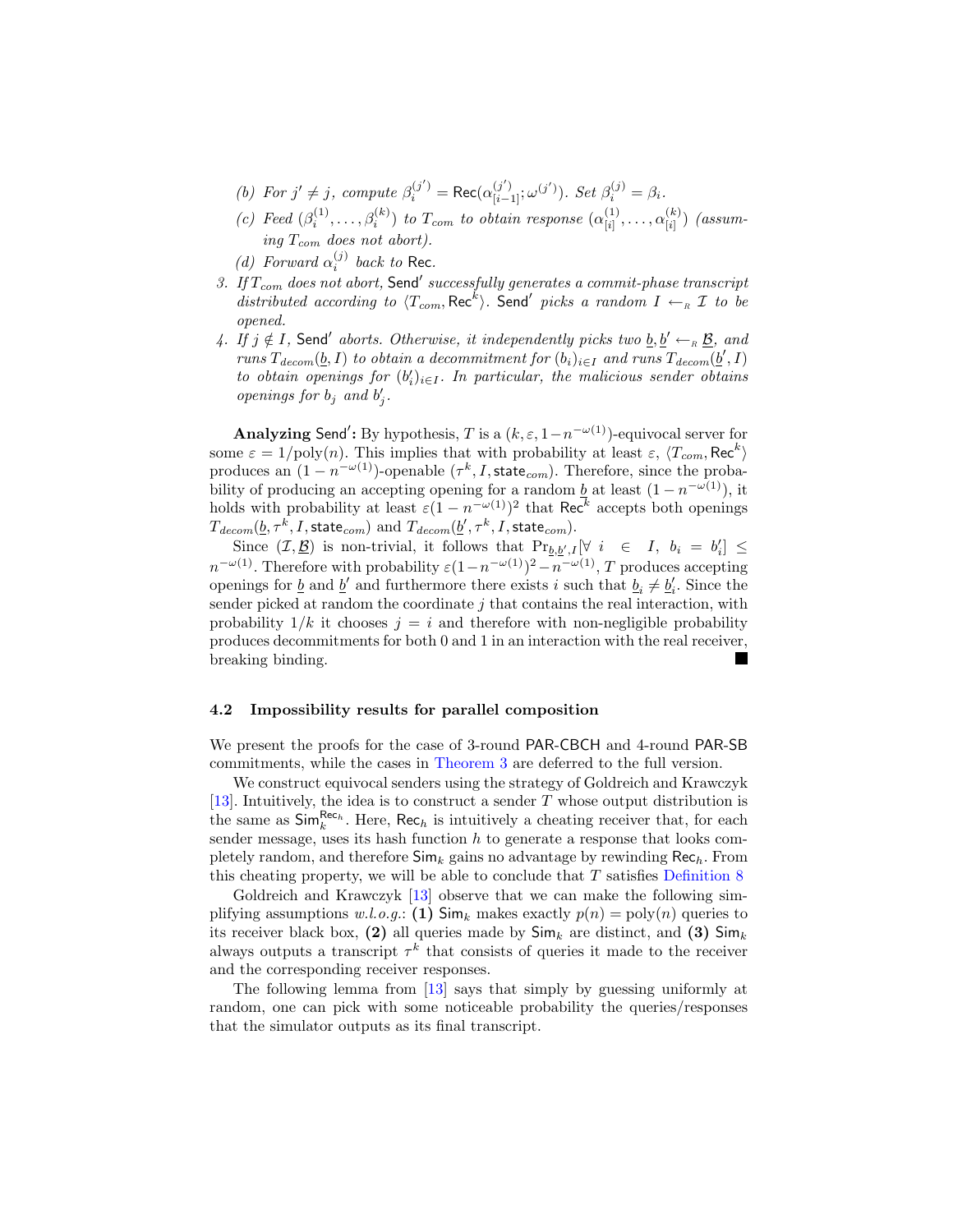**Lemma 1 ([\[13\]](#page-16-12)).** *Fix a black-box simulator* Sim*<sup>k</sup> for a protocol with t sender messages, and suppose*  $\textsf{Sim}_k$  *makes*  $p(n)$  *queries. Draw*  $u_1, \ldots, u_t \leftarrow_R [p(n)]$ , *then with probability*  $\geq 1/p(n)^t$ , the final transcript output by  $\mathsf{Sim}_k$  consists of *the*  $u_1, \ldots, u_t$  *'th* queries (along with the corresponding receiver responses).

# <span id="page-12-2"></span>**3-round commitments**

**Theorem 12.** *For all non-trivial* (*I, B*) *and relative to any oracle, there exists no* 3*-round PAR-CBCH commitment protocol secure for* (*I, B*)*.*

*Proof.* We construct a polynomial-time *k*-equivocal sender for (Send*,* Rec) for  $k = n$ . By [Theorem 10,](#page-10-1) this contradicts the binding property of the commitment.

## **Algorithm 13**

*Equivocal sender*  $T = (T_{com}, T_{decom})$  *for 3-round commitments:* 

- *1.*  $T_{com}$  *picks*  $u_1, u_2 \leftarrow_R [p(n)]$ *.*
- *2. Tcom internally runs* Sim*k, answering its queries as follows:*
	- $-$  *For the*  $u_1, u_2$ <sup>'th</sup> queries, if the  $u_1$ 'th query is a first sender message  $\alpha_1$ *and the*  $u_2$ <sup>'th</sup> query is a second sender message  $\alpha_{[2]}$  *that extends*  $\alpha_1$ *, then Tcom forwards them to the real receiver and forwards the receiver's responses to the simulator. Otherwise, Tcom aborts.*
	- $-$  *For all other queries: if the query is*  $\alpha_1$ , then  $T_{com}$  *returns*  $\text{Rec}^k(\alpha_1;\omega)$ *for uniform*  $\omega$ *. If the query is*  $\alpha_{[2]}$  *then T returns* a random  $I \leftarrow_R I$ *.*
- *3. When* Sim*<sup>k</sup> requests that a subset I of bits be revealed, Tcom checks to see if I equals the set that the real receiver asked to be opened. If not, Tcom aborts.*
- 4. In the opening phase,  $T_{decom}$  receives <u>b</u> and feeds  $(b_i)_{i \in I}$  to the simulator *and obtains*  $(\tau^k, I, (b_i, \text{open}_i)_{i \in I})$ *.*  $T_{decom}$  *checks that*  $\tau^k$  *and I consists of queries to/from the real receiver, and if not aborts. Otherwise it outputs these openings.*

<span id="page-12-0"></span>**Analyzing equivocal sender** *T***.** It is clear that *T* runs in polynomial time. [Lemma 1](#page-11-0) implies that with probability  $1/p(n)^2$ ,  $\textsf{Sim}_k$  picks the set to be revealed *I* using the receiver's responses to the guessed queries  $u_1, u_2$ .

**Lemma 2.** *The probability that*  $\mathsf{Sim}_k$  *makes two queries*  $\alpha_{[2]}, \alpha'_{[2]}$  *that are both answered with the same I is negligible*

This claim holds because  $|\mathcal{I}| = n^{\omega(1)}$  and  $\mathsf{Sim}_k$  makes at most  $p(n) = \text{poly}(n)$ queries. [Lemma 2](#page-12-0) implies that when  $T$  emulates  $\mathsf{Sim}_k$ ,  $\mathsf{Sim}_k$  cannot pick  $I$  using the real receiver's messages but then find a different commit-phase transcript that leads to the same set *I*. Therefore the probability that *T* does not abort and outputs the queries to and responses from the real receiver is at least  $1/p(n)^2 - 1$  $n^{-\omega(1)} \geq 1/\text{poly}(n).$ 

<span id="page-12-1"></span> $\bf{Lemma 3. Rec}^k$   $accepts$   $(\langle T, Rec^k \rangle \mid \underline{b}, \textsf{NoAbort}_T)$   $with$   $overwhelming$   $probability$ *ity.*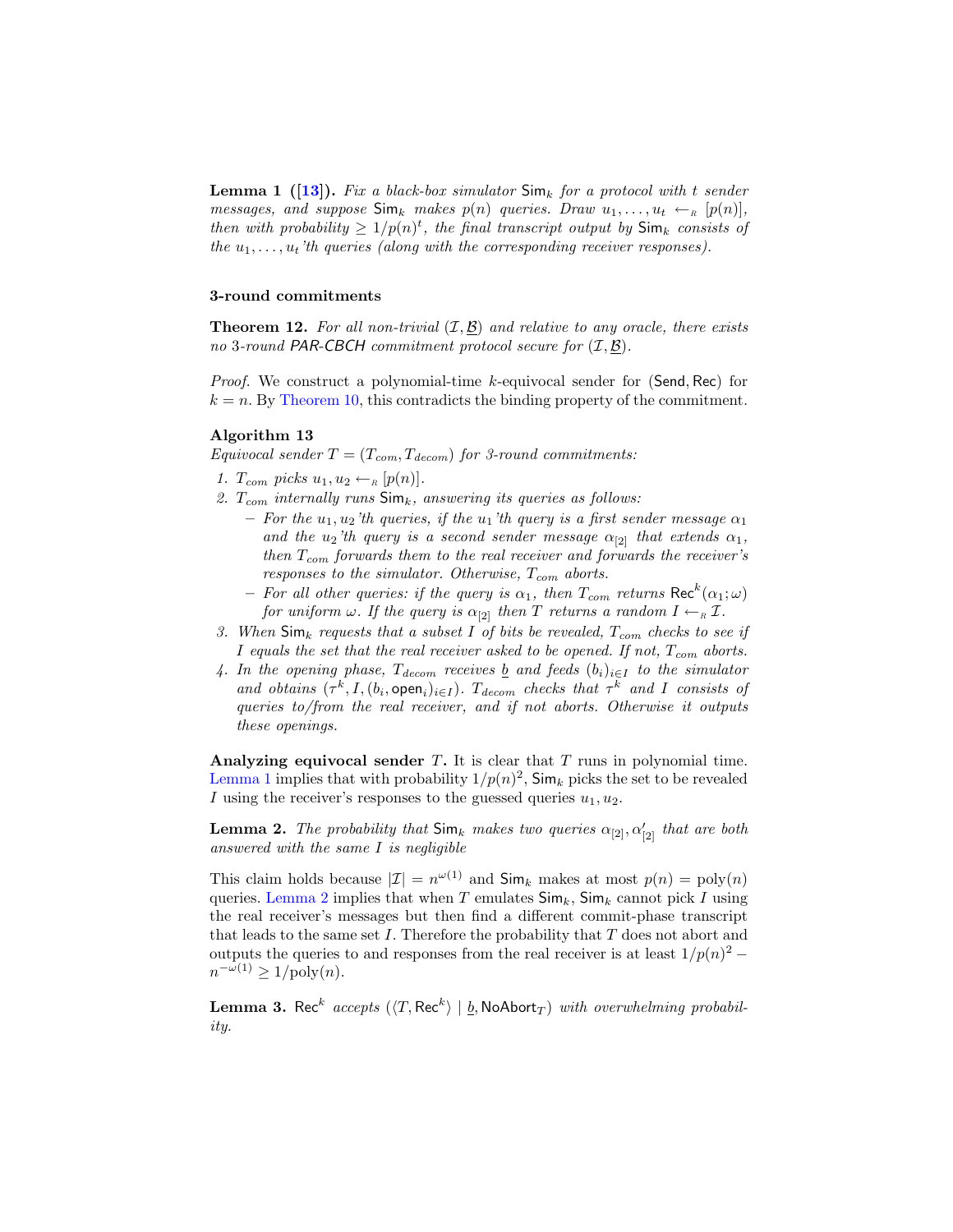This claim combined with the above assertion that *T* does not abort with nonnegligible probability implies that *T* satisfies [Definition 8.](#page-10-0)

We now prove [Lemma 3](#page-12-1) by comparing the output of *T* to  $(\mathsf{Sim}_{k}^{\mathsf{Rec}_{h}} | \underline{b})$  where  $Rec<sub>h</sub>$  is defined as follows: *h* is a  $p(n)$ -wise independent hash function, it responds to first sender queries  $\alpha_1$  by computing  $\beta_1 = \text{Rec}(\alpha_1; h(\alpha_1))$  and to second sender queries  $\alpha_{[2]}$  by sampling uniform  $I \leftarrow_R \mathcal{I}$  using  $h(\alpha_{[2]})$  as random coins.

As observed by [\[13\]](#page-16-12),  $(\langle T, \text{Rec} \rangle \mid \underline{b}, \text{NoAbort}_T) = (\text{Sim}_{k}^{\text{Rec}_{h}} \mid \underline{b})$  for a uniform choice of  $h$ . Since  $\text{Rec}_h$  is efficient, by the hiding property this is indistinguishable from  $\langle$  Send $^{k}(\underline{b}),$  Rec $_{h}$ ). This in turn is equal to a true interaction  $\langle$  Send $^{k}(\underline{b}),$  Rec $^{k}$  $\rangle$ , since by the definition of  $\text{Rec}_h$  the two receivers  $\text{Rec}_h$  and  $\text{Rec}^k$  behave identically when there is no rewinding. Since  $\text{Rec}^k$  always accepts a real interaction, therefore Rec<sup>k</sup> accepts  $(\langle T, \text{Rec} \rangle \mid \underline{b}, \text{NoAbort}_T)$  with overwhelming probability.

# **4-round commitments**

**Theorem 14.** *For all non-trivial* (*I, B*) *and relative to any oracle, there exists no* 4*-round PAR-SB commitment protocol secure for* (*I, B*)*.*

*Proof (Proof)*. As before, it suffices to construct a *k*-equivocal sender for  $k = n$ .

#### **Algorithm 15**

*Equivocal sender T* = (*Tcom, Tdecom*) *for 4-round PAR-SB commitments*

- 1.  $T_{com}$  picks  $u_1, u_2 \leftarrow_R [p(n)]$ .
- *2. Tcom receives the first message β*<sup>1</sup> *from the receiver.*
- *3. Tcom internally runs* Sim*k, answering its queries as follows:*
	- **–** *For the simulator's u*1*, u*2*'th queries, if the u*1*'th query is a first sender message*  $\alpha_1$  *and the*  $u_2$ *'th* query is a second sender message  $\alpha_{[2]}$  *that extends α*1*, then Tcom forwards them to the real receiver and forwards the receiver's responses to the simulator. Otherwise, Tcom aborts.*
	- $-$  *For all other queries: if the query is*  $\alpha_1$  *then*  $T_{com}$  *samples a random*  $\omega' \leftarrow_R \{\omega \mid \text{Rec}(\bot;\omega) = \beta_1\}$  *and returns*  $\beta_2 = \text{Rec}(\beta_1, \alpha_1; \omega')$  *to the simulator. If the query is*  $\alpha_{21}$  *then the simulator picks a random*  $I \leftarrow_R I$ *and returns it to the simulator.*
- *4. When* Sim*<sup>k</sup> requests that a subset I of bits be revealed, Tcom checks to see if I equals the set that the real receiver asked to be opened. If not, Tcom aborts.*
- *5.* In the opening phase,  $T_{decom}$  receives <u>b</u> and feeds  $(b_i)_{i \in I}$  to the simulator *and obtains*  $(\tau^k, I, (b_i, \text{open}_i)_{i \in I})$ *. T<sub>decom</sub> checks that*  $\tau^k$  *and I consists of queries to/from the real receiver, and if not aborts. Otherwise it outputs the openings.*

**Analyzing equivocal sender** *T***.** *T* may not run in polynomial time because sampling  $\omega' \leftarrow_R {\omega \mid \beta_1 = \text{Rec}(\perp;\omega)}$  may be inefficient. This implies the sender breaking binding given by [Theorem 10](#page-10-1) may be inefficient, which is why we can only handle PAR-SB commitments.

Applying [Lemma 1,](#page-11-0) *T* does not abort with probability  $\geq 1/p(n)^2$ . [Lemma 2](#page-12-0) applies here for the same reason as in the proof of [Theorem 12,](#page-12-2) therefore it holds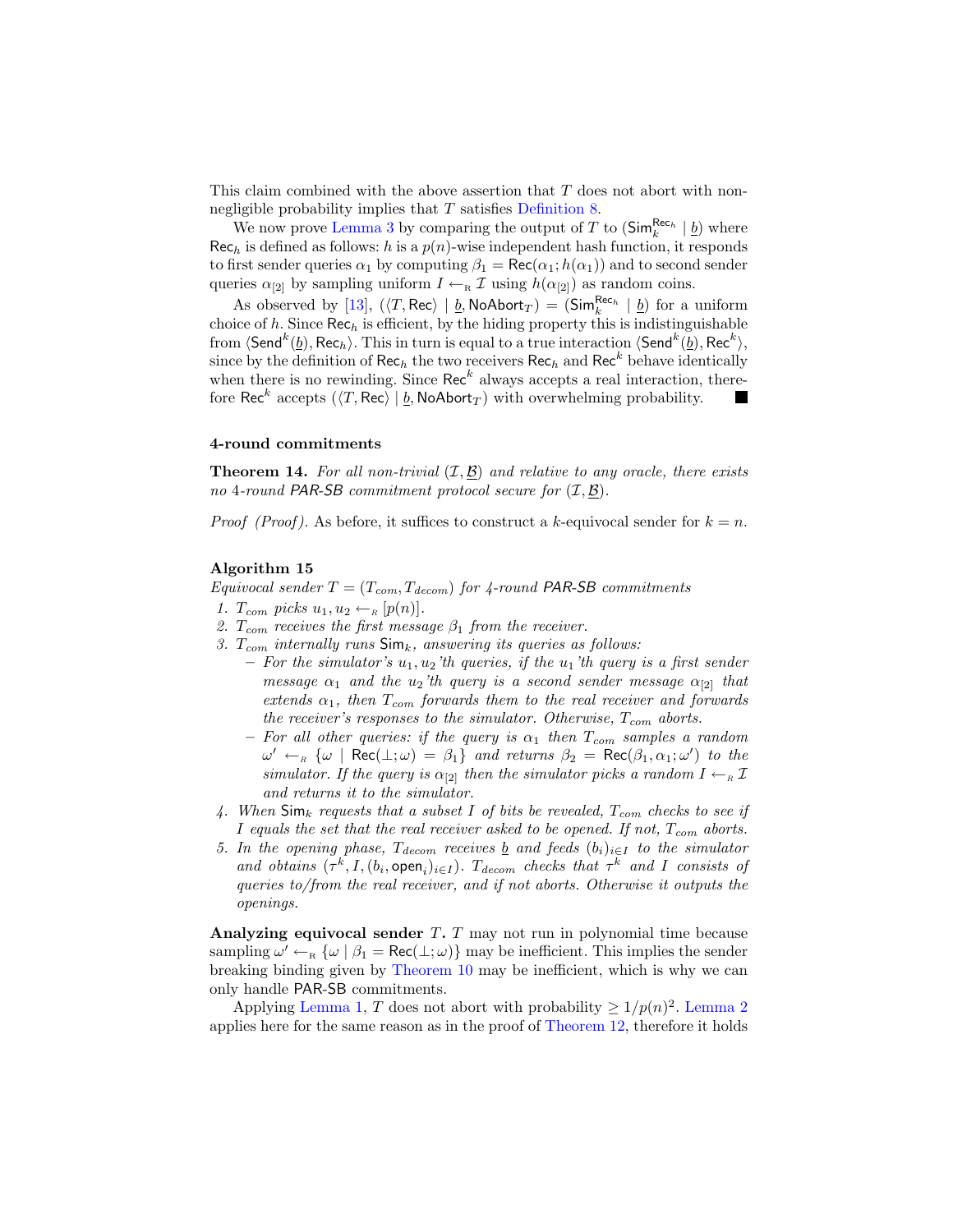with probability  $1/p(n)^2 - n^{-\omega(1)} \geq 1/poly(n)$  that *T*'s messages to/from the receiver are exactly those in the output of its emulation of Sim*k*.

We claim that [Lemma 3](#page-12-1) holds in this case as well, which would imply that *T* satisfies [Definition 8.](#page-10-0) We prove [Lemma 3](#page-12-1) in this setting by comparing the output of *T* to  $(\textsf{Sim}_{k}^{\textsf{Rec}_{h}^{(\alpha_{1},..., \alpha_{s}}}| \underline{b}),$  where we use the cheating receiver strategy  $\operatorname{Rec}_{h}^{\omega_1,\ldots,\omega_s}$  defined by Katz [\[17\]](#page-17-5): *s* will be set below, and the  $\omega_i$  are random coins for the honest receiver algorithm such that  $\text{Rec}(\perp;\omega_i) = \text{Rec}(\perp;\omega_j)$  for all  $i, j \in [s]$ , and *h* is a  $p(n)$ -wise independent hash function with output range [*s*]. The first message of  $\text{Rec}_{h}^{\omega_1,\dots,\omega_s}$  is  $\beta_1 = \text{Rec}(\perp;\omega_1)$  and given sender message  $\alpha_1$ , the second message is  $\beta_2 = \text{Rec}(\beta_1, \alpha_1; \omega_{h(\beta_1, \alpha_1)})$ . Given sender messages  $\alpha_{[2]}$ , the set *I* to be opened is sampled using  $\omega_{h(\beta_{[2]},\alpha_{[2]})}$  as random coins.

As observed in [\[17\]](#page-17-5), for  $s = 50p(n)^2/\delta$  it holds that the statistical distance between  $(\langle T, \text{Rec}^k \rangle \mid \underline{b}, \text{NoAbort}_T)$  and  $(\text{Sim}_k^{\text{Rec}_{h}^{\omega_1, \dots, \omega_s}} \mid \underline{b})$  is at most  $\delta$ , where the randomness is over uniform  $p(n)$ -wise independent *h*, uniform  $\omega_1$  and uniform  $\omega_2, \ldots, \omega_s$  conditioned on Rec( $\bot; \omega_j$ ) = Rec( $\bot; \omega_1$ ) for all  $j \in [s]$ . By the commitment's hiding property this is indistinguishable from  $\langle \textsf{Send}^k(\underline{b}), \textsf{Rec}^{\omega_1, \dots, \omega_s}_{h} \rangle$ , which in turn is equal to  $\langle$ Send<sup>k</sup> $(\underline{b})$ , Rec<sup>k</sup> $\rangle$  by the definition of Rec<sup>ω<sub>1</sub>,...,ω<sub>*s*</sub></sup>. Finally, since Rec<sup>k</sup> always accepts a real interaction, therefore it accepts  $({\langle} T, \text{Rec}^k{\rangle} \parallel$ *b*, NoAbort<sub>*T*</sub>) with probability  $1 - \delta - n^{-\omega(1)}$ .

We can apply the above argument for any  $\delta \geq 1/\text{poly}(n)$  to conclude that Rec<sup>k</sup> accepts  $(\langle T, \text{Rec}^k \rangle \mid \underline{b}, \text{NoAbort}_T)$  with probability  $1 - \delta - n^{-\omega(1)}$  for all  $\delta \geq 1/\text{poly}(n)$ .

Therefore Rec<sup>k</sup> must accept ( $\langle T, \text{Rec}^{k} \rangle \mid \underline{b}$ , NoAbort<sub>*T*</sub>) with probability 1 − *n <sup>−</sup>ω*(1) and so *T* satisfies [Definition 8.](#page-10-0)

#### **4.3 PAR-SB commitments imply (stand-alone) SH commitments**

To prove Item 2 of [Theorem 2,](#page-1-0) we show that PAR-SB commitments can be used to generate a gap between real and accessible entropy [\[16\]](#page-17-6). Then we apply the transformation of [\[16\]](#page-17-6) that converts an entropy gap into a statistically hiding commitment.

To simplify the statement of our result, we assume that  $\mathcal{I} = 2^{[k]}$  and  $\underline{\mathcal{B}} = U_k$ ; see the full version for the general treatment. We also defer the definitions of real min-entropy and accessible max-entropy and the formal proof of the main technical lemma [\(Lemma 4\)](#page-14-0) to the full version.

**Theorem 16.** For  $(\mathcal{I} = 2^{[k]}, \underline{\mathcal{B}} = U_k)$ , if there exists  $O(1)$ *-round* (Send, Rec) *that is* PAR-SB *secure for*  $(\mathcal{I}, \underline{\mathcal{B}})$ *, then there exists*  $O(1)$ *-round statistically hiding commitments.*

*Proof.* Assume without loss of generality that  $\text{Rec}^k$  sends all his random coins at the end of the opening phase, and that Rec uses *m* random coins in a single stand-alone instance.

<span id="page-14-0"></span>**Lemma 4.** Rec<sup>k</sup> has real min-entropy at least  $km(1-1/k^{1/3})$  and has context*independent accessible max-entropy*  $\leq k/m - k/4$ .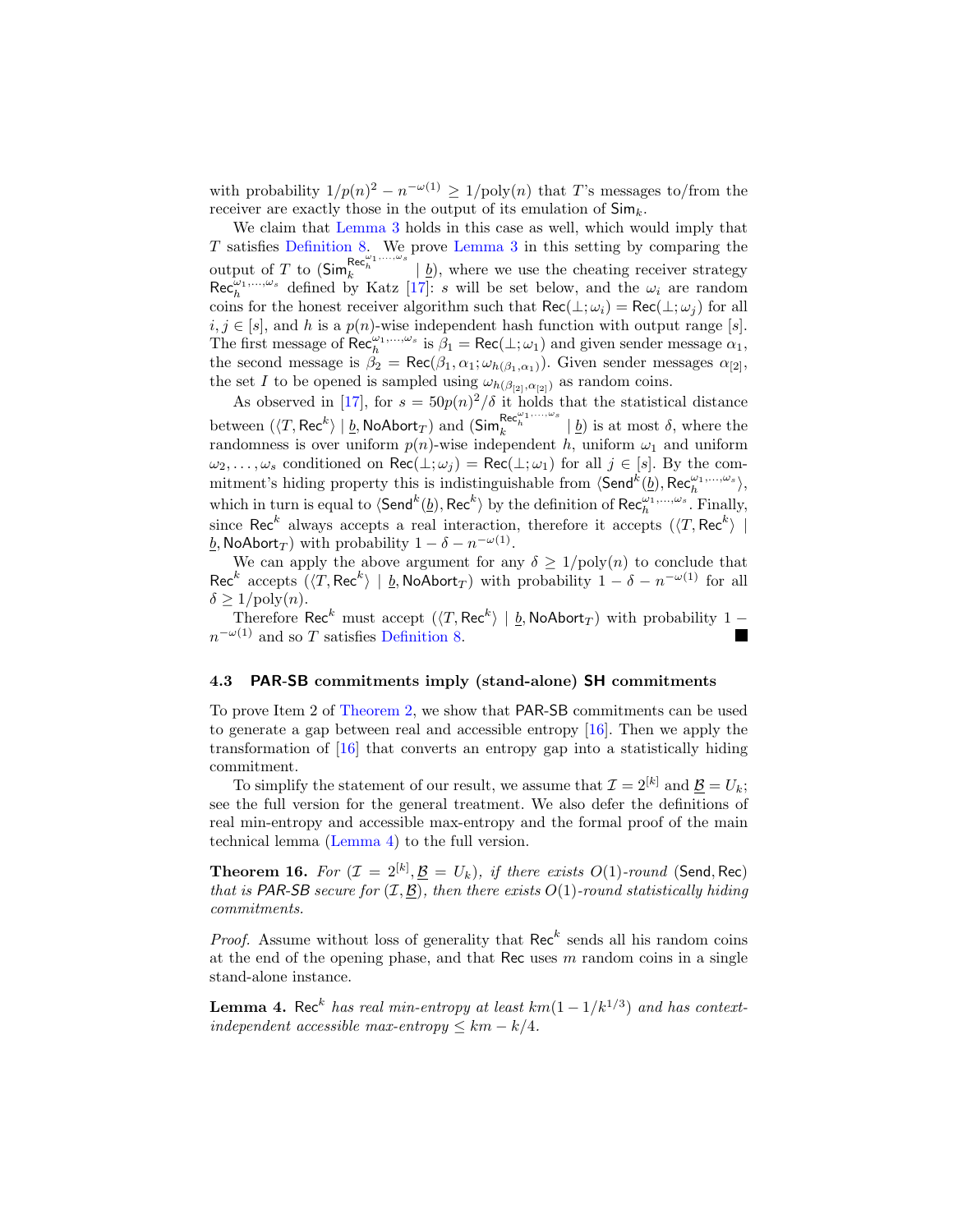[Lemma 4](#page-14-0) implies there is an entropy gap, and so the theorem follows by combining it with the black-box construction of statistically hiding commitments from entropy gaps given by Lemmas 6.7, 4.7, and 4.18 of  $[16]$ .

*Proof (Proof of [Lemma 4.](#page-14-0)).* The real min-entropy part of the claim follows from the definitions and amplification by parallel repetition (Proposition 3.8 in [\[16\]](#page-17-6)). For the accessible entropy part, we use the following:

*Claim.* If there exists efficient A *∗* sampling context-independent max-entropy  $> km - k/4$  for Rec<sup>k</sup>, then there exists a *k*-equivocal sender.

By [Theorem 10](#page-10-1) this contradicts the binding property of the commitment, and so A *∗* cannot exist. The proof follows from ideas of [\[16\]](#page-17-6) and we defer a formal proof to the full version.

<span id="page-15-0"></span>L.

#### **4.4 Impossibility results for concurrent composition**

Again, we state our theorem for the natural case  $\mathcal{I} = 2^{[k]}$  and  $\mathcal{B} = U_k$ , and defer the general statement to the full version.

**Theorem 17.** *For*  $(\mathcal{I} = 2^{[k]}, \underline{\mathcal{B}} = U_k)$ *, and relative to any oracle, no*  $o(\log n / \log \log n)$ *round commitment is CC-CBCH secure for I, B.*

*Proof.* **Building the equivocal sender:** The message schedule we use is exactly that of  $[7]$ , which we call  $\Sigma$ , and is defined in the full version. The high-level idea of *T*, also adapted from [\[7\]](#page-16-13), is to execute  $\mathsf{Sim}_k$  and to insert the real receiver's messages into one session *j* chosen at random, and where *T* aborts if the simulator tries to rewind queries in session *j*. Messages for other sessions are computed using the partial transcripts generated by the simulator so far. We defer a more explicit description to the full version.

**Analyzing equivocal sender** *T***:** [\[7\]](#page-16-13) prove the following lemma:

**Lemma 5 ([\[7\]](#page-16-13), informal).** *It holds with non-negligible probability that there exists a "good session" in the execution of*  $\textsf{Sim}_k^{\textsf{Rec}^k_{\Sigma}}$ , i.e. *a session where*  $\textsf{Sim}_k$ *does not rewind* Rec*<sup>k</sup> Σ.*

The only place where  $T$  may abort is if in its emulation of  $\mathsf{Sim}_k$ , the simulator tries to rewind the receiver in session *j*. Therefore, with probability  $1/k$ , *T* inserts the real receiver into the good session that is guaranteed to exist by [Lemma 5](#page-15-0) with non-negligible probability. Furthermore, since the *k* concurrent simulation is  $\{X_i\}_{i=1}^K$  and  $\{X_i\}_{i=1}^K$  and  $\{X_i\}_{i=1}^K$  accepts  $\{X_i\}_{i=1}^K$  and  $\{X_i\}_{i=1}^K$  and  $\{X_i\}_{i=1}^K$  $b$ , NoAbort $T$ ) with overwhelming probability.

# **5 Acknowledgements**

The author would like to thank Dennis Hofheinz and Salil Vadhan for helpful conversations.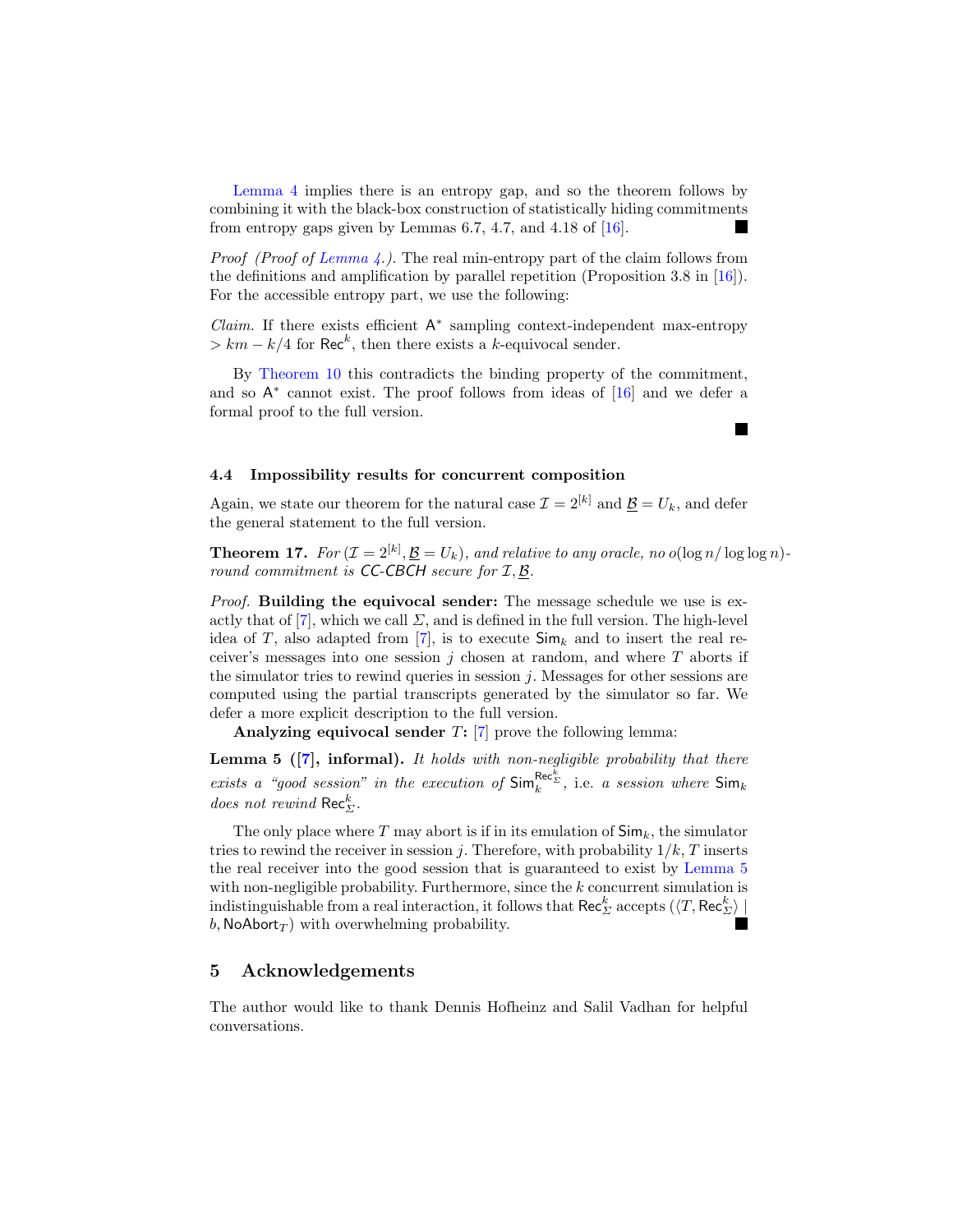# **Bibliography**

- <span id="page-16-11"></span>[1] B. Barak. How to go beyond the black-box simulation barrier. In *Proc.* 42*nd FOCS*, pages 106–115. IEEE, 2001.
- <span id="page-16-6"></span>[2] D. Beaver. Adaptive zero knowledge and computational equivocation (extended abstract). In *Proc. STOC '96*, pages 629–638, New York, NY, USA, 1996. ACM.
- <span id="page-16-10"></span>[3] M. Bellare, D. Hofheinz, and S. Yilek. Possibility and impossibility results for encryption and commitment secure under selective opening. In *Proc. EUROCRYPT '09*, pages 1–35, 2009.
- <span id="page-16-1"></span>[4] G. Brassard and C. Crépeau. Zero-knowledge simulation of boolean circuits. In *Proc. CRYPTO '86*, pages 223–233, London, UK, 1987. Springer-Verlag.
- <span id="page-16-3"></span>[5] G. Brassard, D. Chaum, and C. Crépeau. Minimum disclosure proofs of knowledge. *J. Comput. Syst. Sci.*, 37(2):156–189, Oct. 1988.
- <span id="page-16-4"></span>[6] G. Brassard, C. Crépeau, and M. Yung. Everything in NP can be argued in *perfect* zero-knowledge in a *bounded* number of rounds. In *Eurocrypt '89*, pages 192–195, 1989. LNCS No. 434.
- <span id="page-16-13"></span>[7] R. Canetti, J. Kilian, E. Petrank, and A. Rosen. Black-box concurrent zero-knowledge requires (almost) logarithmically many rounds. *SIAM J. Comput.*, 32(1):1–47, 2003.
- <span id="page-16-8"></span>[8] G. Di Crescenzo and R. Ostrovsky. On concurrent zero-knowledge with pre-processing. In *Proc. CRYPTO '99*, pages 485–502, 1999.
- <span id="page-16-7"></span>[9] G. Di Crescenzo, Y. Ishai, and R. Ostrovsky. Non-interactive and nonmalleable commitment. In *Proc. STOC '98*, pages 141–150, New York, NY, USA, 1998. ACM.
- <span id="page-16-9"></span>[10] C. Dwork, M. Naor, O. Reingold, and L. Stockmeyer. Magic functions. *J. ACM*, 50(6):852–921, 2003.
- <span id="page-16-5"></span>[11] M. Fischlin. *Trapdoor Commitment Schemes and Their Applications*. Ph.D. Thesis (Doktorarbeit), Department of Mathematics, Goethe-University, Frankfurt, Germany, 2001.
- <span id="page-16-14"></span>[12] O. Goldreich and A. Kahan. How to construct constant-round zeroknowledge proof systems for NP. *Journal of Cryptology*, 9(3):167–189, Summer 1996.
- <span id="page-16-12"></span>[13] O. Goldreich and H. Krawczyk. On the composition of zero-knowledge proof systems. *SIAM J. of Com.*, 25(1):169–192, Feb. 1996. Preliminary version appeared in ICALP' 90.
- <span id="page-16-0"></span>[14] O. Goldreich, S. Micali, and A. Wigderson. Proofs that yield nothing but their validity or all languages in NP have zero-knowledge proof systems. *Journal of the ACM*, 38(3):691–729, July 1991. Preliminary version in FOCS' 86.
- <span id="page-16-2"></span>[15] I. Haitner, J. J. Hoch, O. Reingold, and G. Segev. Finding collisions in interactive protocols - a tight lower bound on the round complexity of statistically-hiding commitments. In *Proc. FOCS '07*, pages 669–679, 2007.